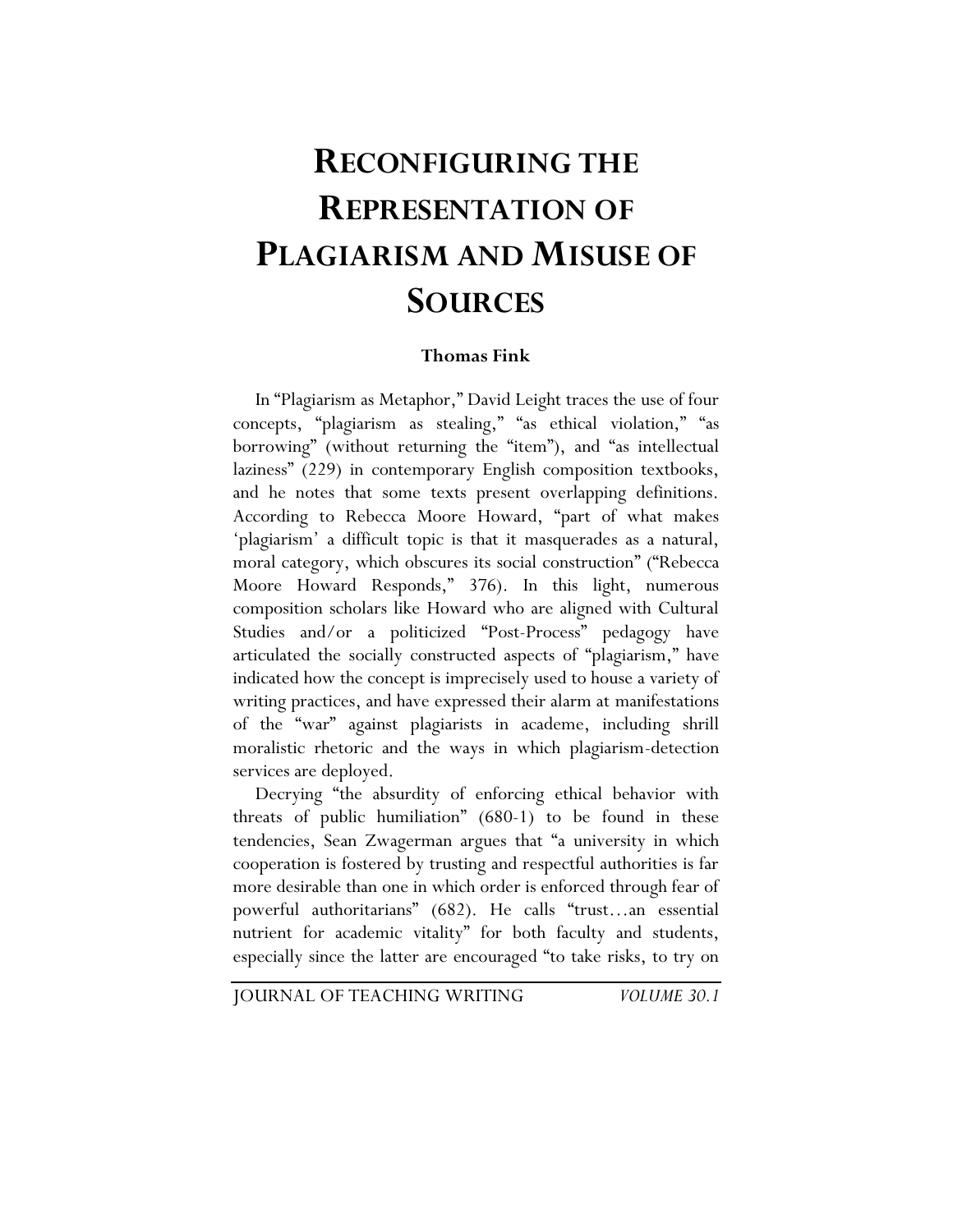new roles" and see "what new possibilities emerge" (703). Further, "the roles" that professors "are best equipped to play," Zwagerman notes, are "as thinkers and educators, not moral enforcers," and he believes that "if we put less energy into catching cheaters and more into teaching writing and critical thinking, we should achieve the very objective of academic integrity: students more invested in their learning *and therefore* less inclined to cheat and plagiarize" (702). Specifically, he advocates "a critical curriculum" that "renders visible and malleable the socially constructed nature of contexts, acts, genres, and roles, including…: the classroom, the essay, the student, and the teacher" (703).

Perhaps Zwagerman's suggestion that particular transformations in pedagogical praxis and attitudes involving academic integrity can consistently engender a significantly higher degree of student engagement in the learning process seems overly optimistic, given contrary forces (to be discussed shortly) that militate against such investment in painstaking research and critical thought and in the use of academic citation and documentation. However, his hypothesis deserves to be taken seriously and tested, not only because the "moral enforcement" approach is likely to backfire and engender all-around ill feeling, but because a *laissez faire* attitude about pedagogy virtually guarantees that positive change will not occur. One way of trying to increase student investment in their research writing or at least to reduce their degree of alienation is to continue the work that compositionists have done to re-examine particular contexts for various characterizations of plagiarism and (unintended) "misuse of sources" (see "Defining and Avoiding Plagiarism: The WPA Statement on Best Practices," Council of Writing Program Administrators), develop more capacious new representations of those terms on the basis of such re-examination, create documents that elaborate on these revised representations, and use the documents as resources and starting points for extensive classroom and office hour conversations that reflect a wide range of perspectives on (and contexts informing) citation,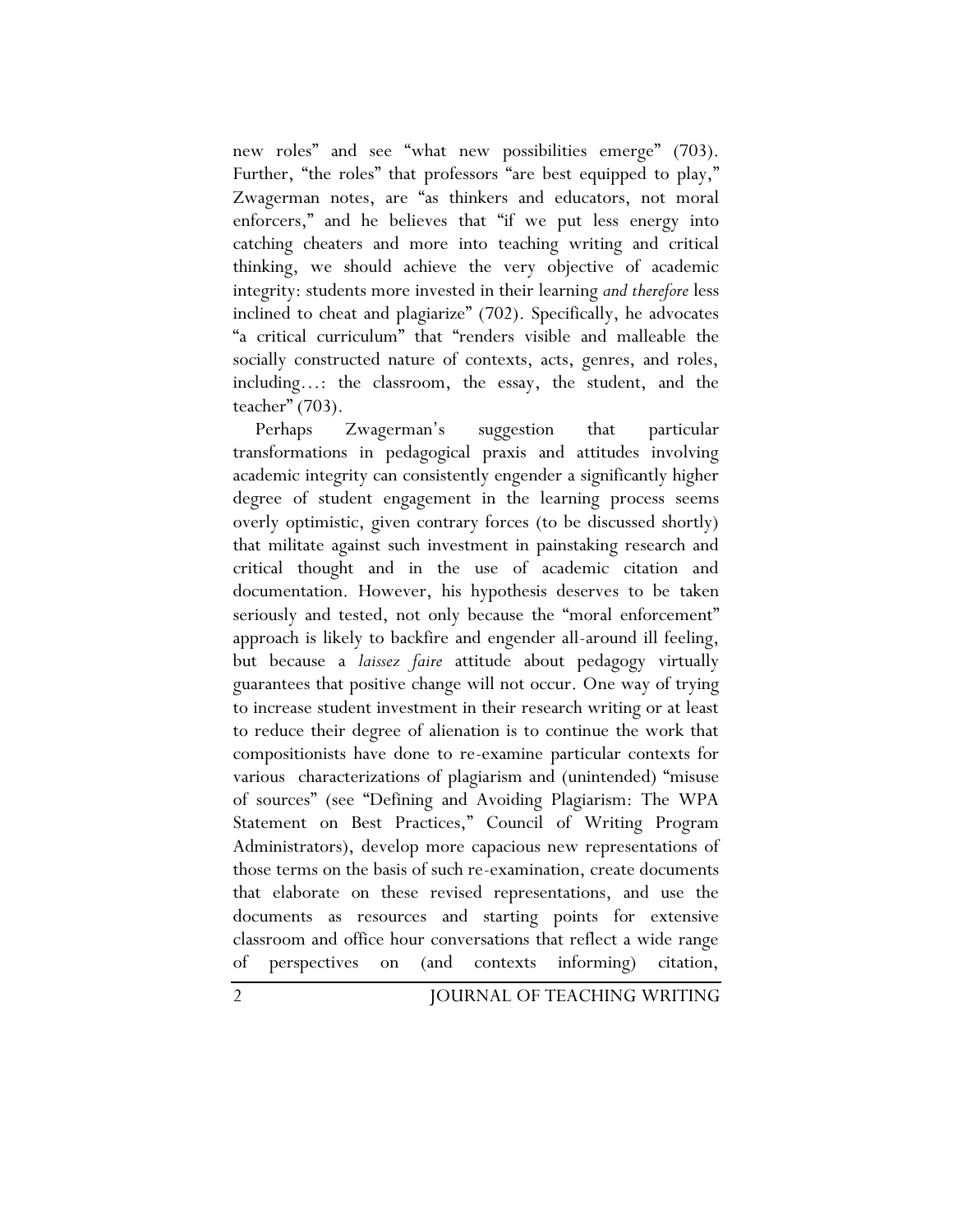documentation, plagiarism, and misuse of sources. Such changes might influence more of those who are leaning toward committing plagiarism or being careless about the use of sources not to follow those paths.

It is important to try to examine the variety of perspectives that college students themselves have about quotation, academic documentation, and plagiarism before supposing that one knows how to communicate effectively with them about these things. In a 2010 *New York Times* Online opinion piece, critical (and legal) theorist Stanley Fish asserts that students often perceive the avoidance of "plagiarism" as "an annoying guild imposition without a persuasive rationale" that takes a lot of time, and so student plagiarists "are just failing to become acclimated to the conventions of the little insular world they have, often through no choice of their own, wandered into." Obviously sympathetic to this perspective, he believes that this failure should be penalized as "a breach of disciplinary decorum, not a breach of the moral universe." As an anthropologist, Susan D. Blum in *My Word! Plagiarism and College Culture* (2010) carefully examines the mismatch between contemporary American college students' social practices and what faculty members try to teach them about academic honesty and documentation of sources in research essays. When she observes the culture of Instant Messaging—now supplanted by text-messaging—and social networks like Facebook, Blum finds that students hold as an "ideal… to present obscure but meaningful and mysterious quotes" (46) that are "designed, as a whole, to convey one's selectivity and depth, and often an ironic stance" (47). Blum states that the students attribute sources "only when [they] assume that others will not know where the quote comes from," but not, for example, for popular songs. Those who associate their selectivity with their unique and evolving identity "accept that intellectual concepts can be simultaneously their own and someone else's" (55).

Ruefully confirming Blum's findings about lack of attribution, Will Stape writes in a 2009 post: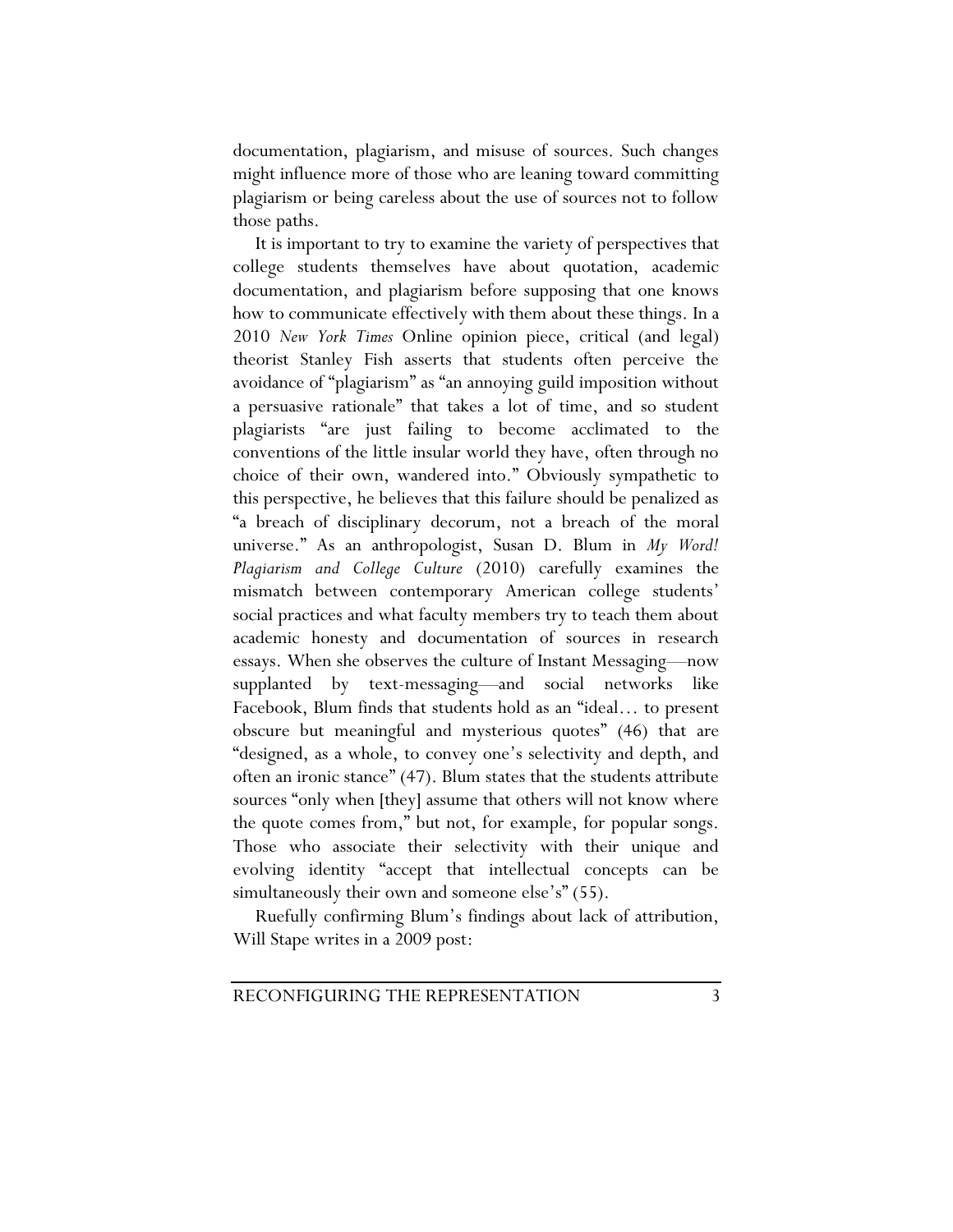People on Facebook are copying and pasting quotes, song lyrics, all sorts of things onto their Facebook page and not crediting writers. To add to the mess, people comment on the stolen text and praise their relative or friend's witty remarks. When the offending FB page owner does nothing to clear things up, effectively taking credit for not sourcing the text, it irritates me.

And it seems that plagiarism is not only acceptable for many who use such internet venues as Facebook, but it serves as a tool for academic plagiarism, as a 2011 Washington Post.com article by Daniel de Vise indicates. De Vise reports that a survey with an extremely large sample, "nearly 40 million student papers," by Turnitin attributed "one-third of all unoriginal content" to "social networks, including Facebook and all of the various 'contentsharing' sites where users post and share information," and in turn, "typically, the content of those sites is unverified and unsourced. Users may say pretty much whatever they want, factual or not."

Advocates for the theory and practice of particular experimental forms of contemporary literature—modes of appropriation that stand in relation to conceptual visual art since Duchamp and earlier writers like John Cage, the New York School Poets, and Language Poetry, as Marjorie Perloff indicates in *Unoriginal Genius: Poetry by Other Means in the New Century* seem to serve as justification for the student perspectives and practices that Blum is characterizing. Noted conceptual writer Kenneth Goldsmith, for example, echoes the students' attitude in his defense of (un)creative writing:

If it's a matter of simply cutting and pasting the entire Internet into a Microsoft Word document, then what becomes important is what you—the author—decide to choose. Success lies in knowing what to include and—more important—what to leave out. If all language can be transformed into poetry by merely reframing—an exciting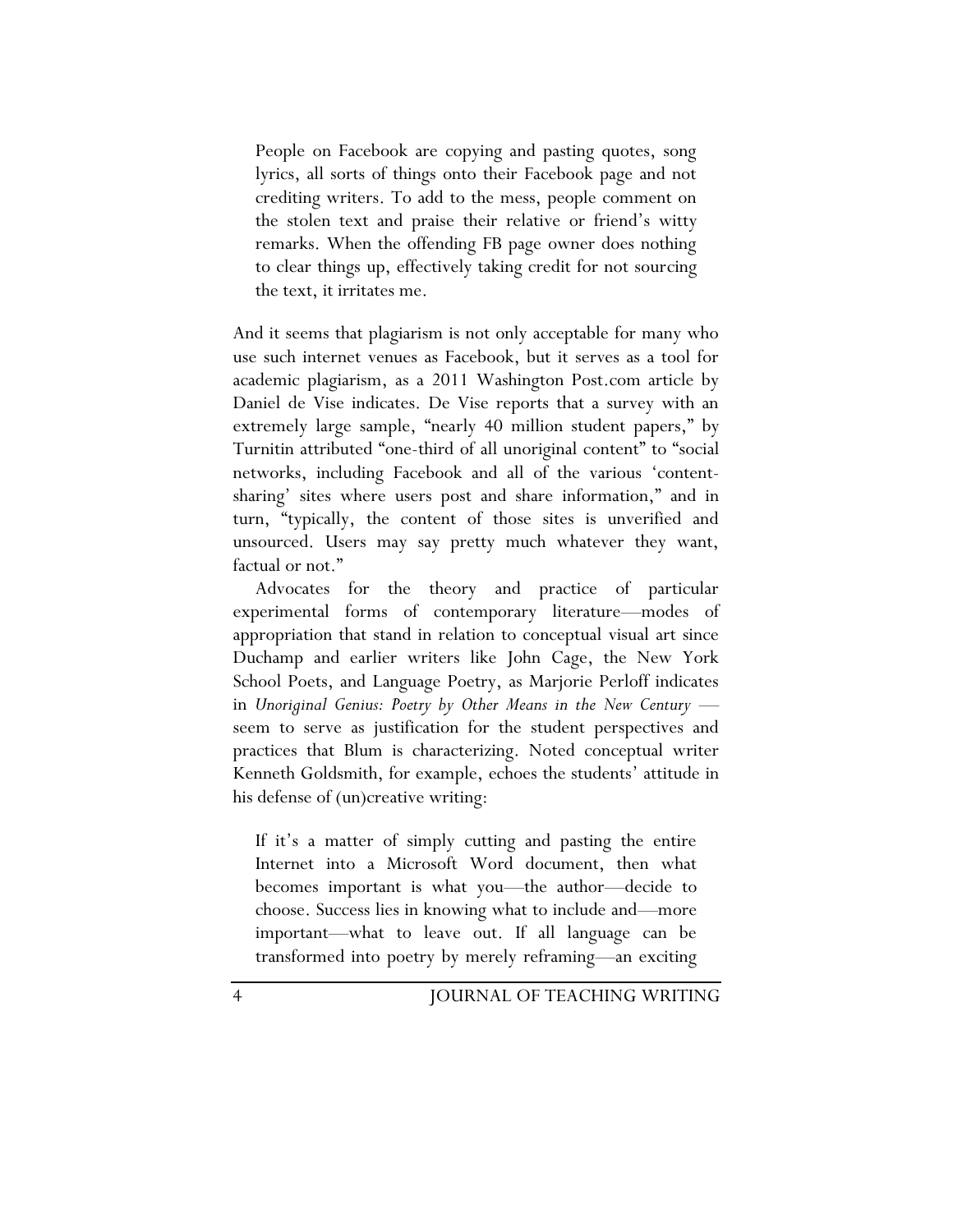possibility—then she who reframes words in the most charged and convincing way will be judged the best.

Goldsmith, whose own books include a collection of weather reports and a transcription of a single day's edition of *The New York Times*, teaches a course called "Uncreative Writing" at the University of Pennsylvania in which "students are penalized for showing any shred of originality and creativity. Instead they are rewarded for plagiarism, identity theft, repurposing papers, patchwriting, sampling, plundering, and stealing." He claims that "what they've surreptitiously become expert at is brought out into the open and explored in a safe environment, reframed in terms of responsibility instead of recklessness." I can acknowledge that at least a handful of students (in courses that are not underwritten by the tenets of "Uncreative Writing") who use extensive cut and paste without quotation marks or citation in their research papers may care about producing "charged and convincing" "reframing" and may even have a theoretical interest in making a statement against the notion of intellectual property rights. However, the result of "reframing" could be achieved more explicitly and thoroughly in a conventional, plagiarism-free essay, and, as Blum suggests, many "repurposers" are solely interested in doing an assignment as quickly and painlessly as possible.

In his hybrid text, *plagiarism/outsource*, Tan Lin writes that in the "system" of Web 2.0, "creating content is less useful than passing on existing content or re-creating a context for re-use. Plagiarism…is one parameter to define this recontextualizing mode" (unpaginated). Writing a review of Lin's book, Thomas Fink poses the question,

Tan Lin, you dwell so often in your work at the meta-level and are preoccupied with the critique of 'orthodox assumptions.' So do you always or primarily want to valorize effortless sampling as a reading practice over painstaking sociocultural reflection, long slow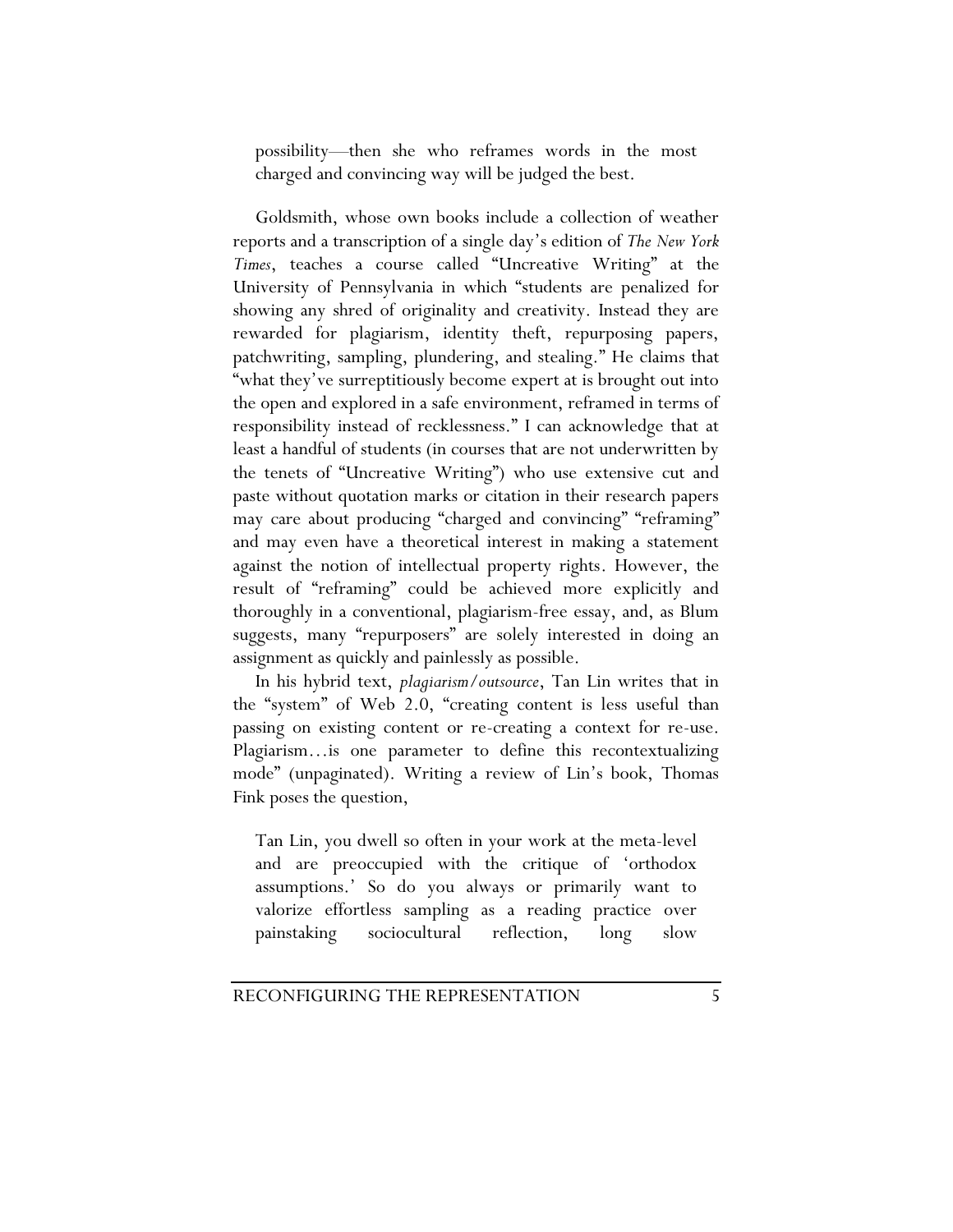demystification (lsd), etc., or are you setting in motion an energetic antagonism between two or more modes?

Lin responds to his text in the same e-journal: "Critical reading and rereading of the kind that Tom Fink outlines is useful as a practice, but it's a relatively narrow practice, like footnoting, that is commonly situated in academic or high literature settings: in other words, directed at work that is *meant* to be read and reread…." ("Plagiarism: A Response to Thomas Fink"). For him, such a "practice… is still useful, but under specific conditions and in specific reading formats"; he finds that "it is often tied to notions of an *individual* performing labor that either results in or is connected to something 'original' and to specific kinds of 'value' or cultural capital." Ignoring the presence of collaborative scholarship, Lin states that this "critical reading and rereading" is inadequate "when directed at 'content' that is jointly produced or produced under socially networked conditions, content that is harder to classify as 'original' or pleasurable—as opposed to, say, boring."

Lin is "very interested in what [he] would term 'social reading' on the periphery of one's attention or something inexact like that." Especially considering the expense of higher education, students do not need it and cannot use it, except perhaps in a(n) (un)creative writing class like Goldsmith's, to engage in this kind of leisurely "social reading." While Lin, who himself wrote a doctoral dissertation on T.S. Eliot before gaining prominence as an innovative poet, democratically accepts the possible uses of scholarship, his and Goldsmith's points would probably lead many students to say that "critical reading and rereading" with proper documentation is not just "narrow" but *too* narrow to be worth taking seriously. Even if they recognize the sophisticated iconoclastic dimension of Lin's stance, most U.S. academics, on the other hand, would see the narrowness on the other side; they would find that many students' production of "'content'… under socially networked conditions" already undermines their ability to become engaged in and competent at intellectual work.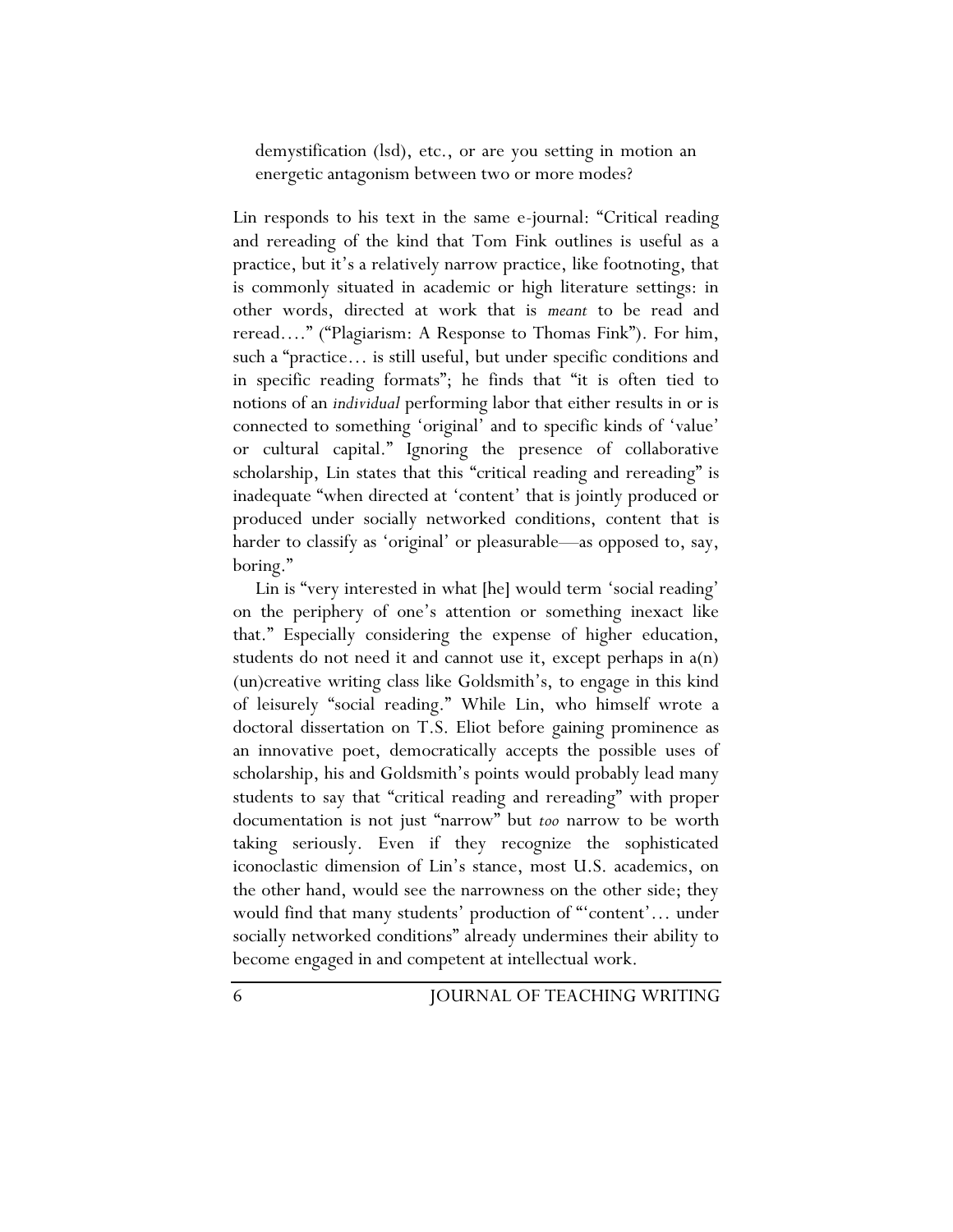According to Blum, "the principles of the academy" allegedly "accord with the authentic self," which values "uniqueness, individual contribution, essence, fixity, and authorship" (61). As Alastair Pennycook puts it, there is "a constant interplay between creativity and previous writing" in academic work, whose criteria manifests a tense "relationship between the demand for originality and the reverence of other writers…." (207). On the other hand, Blum asserts that students who do not see the value of extensive quotation and documentation practices—the avoidance of plagiarism—fit into the category of "the performance self," which "celebrates collaboration, incorporation, fluidity, appearance"; this self's "words are derived from many different sources and may be spoken or written in earnest or in jest, with conviction or just to get along" (61). In their *Notes on Conceptualisms*, Vanessa Place and Robert Fitterman, fellow travelers of Goldsmith and Lin, offer a theoretical (Lacanian) basis for the stance of the "performance self": "Note Lacan's *The Four Fundamental Concepts of Psychoanalysis*: the self is an Imaginary construct, made of parts of one like an other so as to be recognized as one by another, thus made contingent. Mimicry/ mimesis being the means by which the subject makes the imaged self" (19). Lacan would probably cringe at the lack of relevance to his psychoanalytic aims of their paraphrase; nevertheless, Place and Fitterman then use this concept of the split self as evidence of a grand (and paradoxical) totalization of decentering and destabilization: "Contingency/multiplicity is therefore the one true nature of universality."

Given the emphasis on performativity in Gender Studies and Queer Theory—for example, in the work of Judith Butler—many members of the academy in Humanities departments, including compositionists, give some credence to Blum's "performance self," but not necessarily every attribute that she lists. There is a major distinction between an ethically based respect for (and carefully reasoned belief in) interdependence suggested by the noun "collaboration" and the blatant opportunism implied by the phrase, "just to get along." If the performance self considers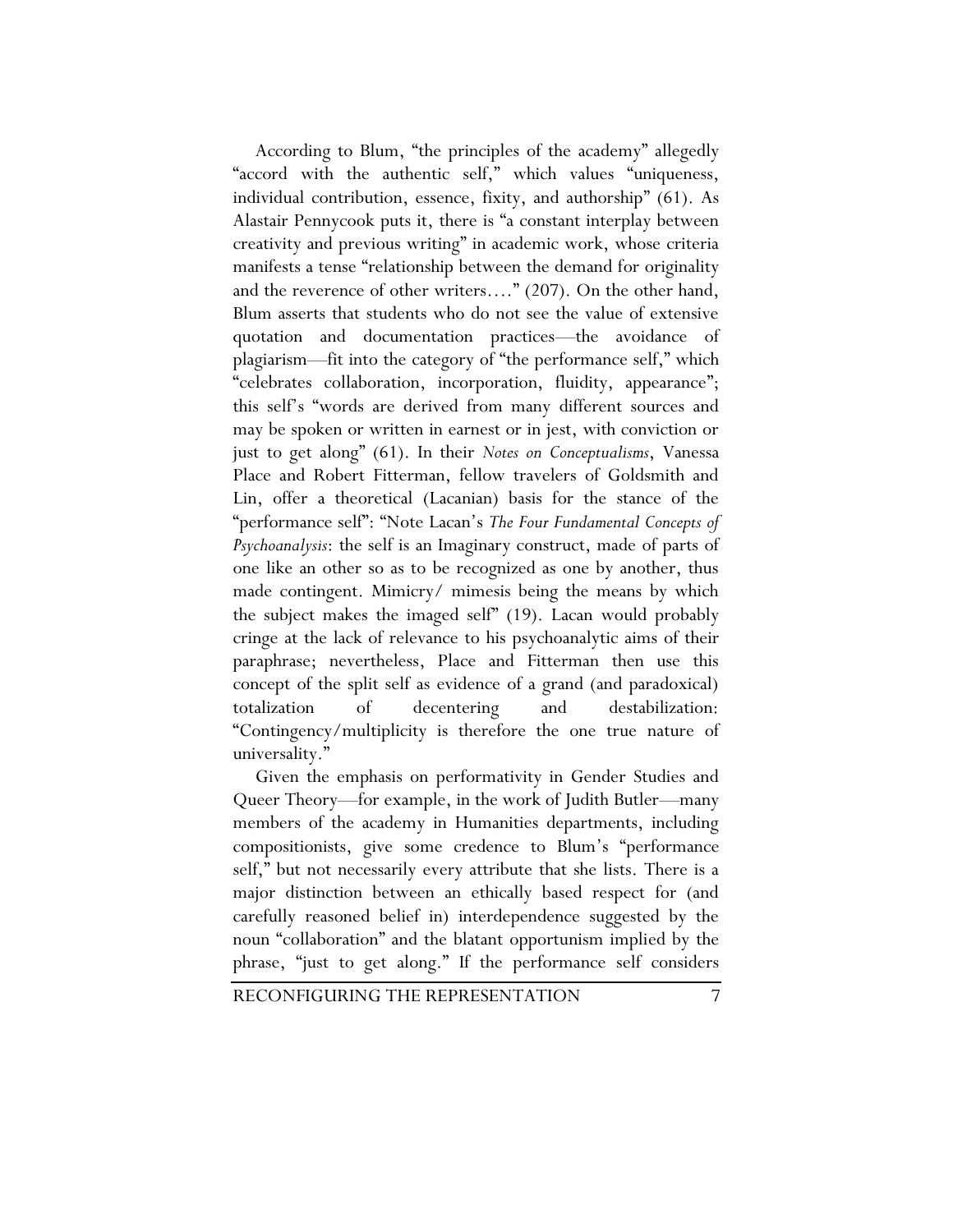"boundaries between its own and others' contributions… permeable," thus making "the origins of textual material… unimportant," the assumptions may reflect an egalitarian, democratic "philosophy" *or* a rationalization for the attempt to achieve personal goals "by any means necessary" through "cheating and intertextual strategies" involving plagiarism. Given the possibility that students' thinking and behavior might stem, at least in part, from the former and not just the latter, faculty should think critically about whether such claims of the performance self destabilize anti-plagiarism tenets that they profess and try to enforce in the classroom.

Nevertheless, if there is philosophical justification for regarding "originality" as an illusion, then doesn't the ethical justification for citation of sources fall apart? In 1995 Rebecca Moore Howard contends that "hypertext makes visible what literary critics have theorized: the cumulative, interactive nature of writing that makes impossible the representation of a stable category of authorship and hence a stable category of plagiarism" ("Plagiarisms, Authorships, and the Academic Death Penalty" 791). She cites Francoise Meltzer's account of "Descartes's and Freud's anxieties about originality" as stemming from a desire for recognition necessitating the assertion of "priority," which is "to assert originality," which in turn produces "a fear of being robbed," "behind" which is a fear that originality does not exist. Howard reasons, "If there is no originality, there is no basis for literary property. If there is no originality and no literary property, there is no basis for the notion of plagiarism." In *plagiarism/outsource*, Lin goes so far as to declare: "Originality is the last remaining waste product (*muda*) of creative practices and remains to be eliminated within aesthetic production and/or distribution systems…." But, *pace* Howard and Lin, it is important to situate the realm in which this illusion, waste product, or precious quality is located to determine what should be done with or about it.

Marcus Boon in *In Praise of Copying* (2010) usefully discusses the Platonic "paradox" through which "intellectual-property law functions"—"that you cannot protect an idea itself" (since it is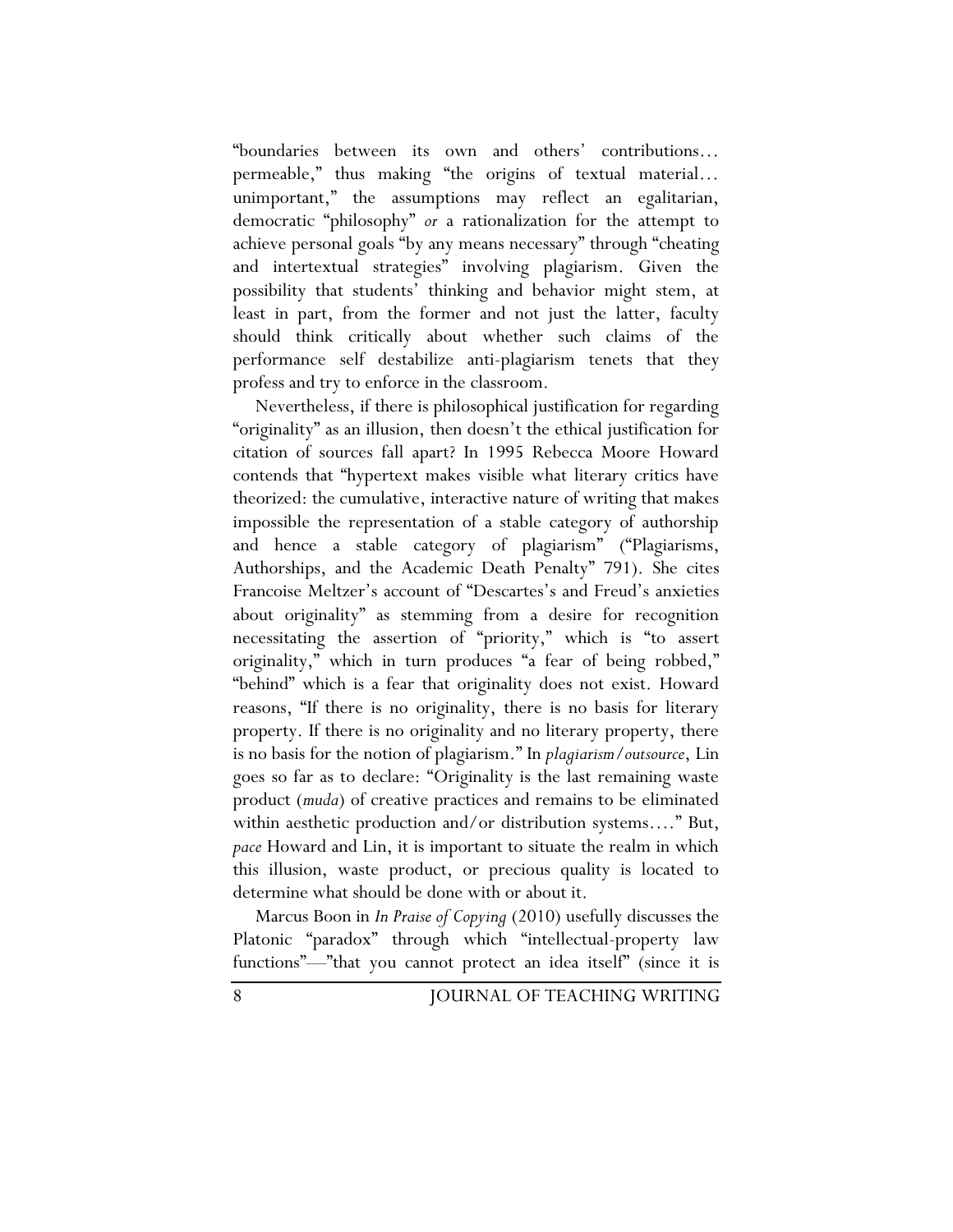"intangible" and "exists in a realm beyond the human realm") "but… only a fixed, material expression of an idea" (21), such as words in a text. The worldly "expression belongs… to the person who, receiving the ideas as author, inventor, or owner, fixes it materially as self-expression through his or her labor and turns it into property. This is called 'originality.'" Informed by the work of such continental theorists as Derrida, Lacan, and Baudrillard, as well as Tibetan and other Buddhist teachings, Boon counters the Platonic assumptions that an author can "fix" an "original idea" in his/her "expression." While the moral condemnation of "copying" as a "deceptive" action is derived from "the belief that it is always possible to name and describe things correctly, to say what an original idea is," he holds that there is an "absence of any locatable essence"; thus, "all production involves the presentation of something in the guise of something else, and the possibility, in effect, of deception" (111). Even if one values "recognition of and striving for situationally valuable originality," as well as "respect for the contributions and the integrity of others," no "ground" permits the affirmation of "originals in opposition to copies" (112).

Stanley Fish acknowledges that recent "philosophical reasoning" tells us that "all texts are palimpsests of earlier texts," indicating that "there's been nothing new under the sun since Plato and Aristotle and they weren't new either," yet he insists that the position has no impact on business as usual. According to Fish, "the ensemble of activities that take place in the practice would be unintelligible if the possibility of being original were not presupposed." He perceives particular conventions, then, as necessary fictions for an institution to function, and so "if [one is] a professional journalist, or an academic. . . the game you play for a living is underwritten by the assumed value of originality and failure properly to credit the work of others is a big and obvious no-no."

One might press Fish on this point and say that an institution perched on such a shaky foundation should not survive. However, Fish's characterization itself can be questioned. Since most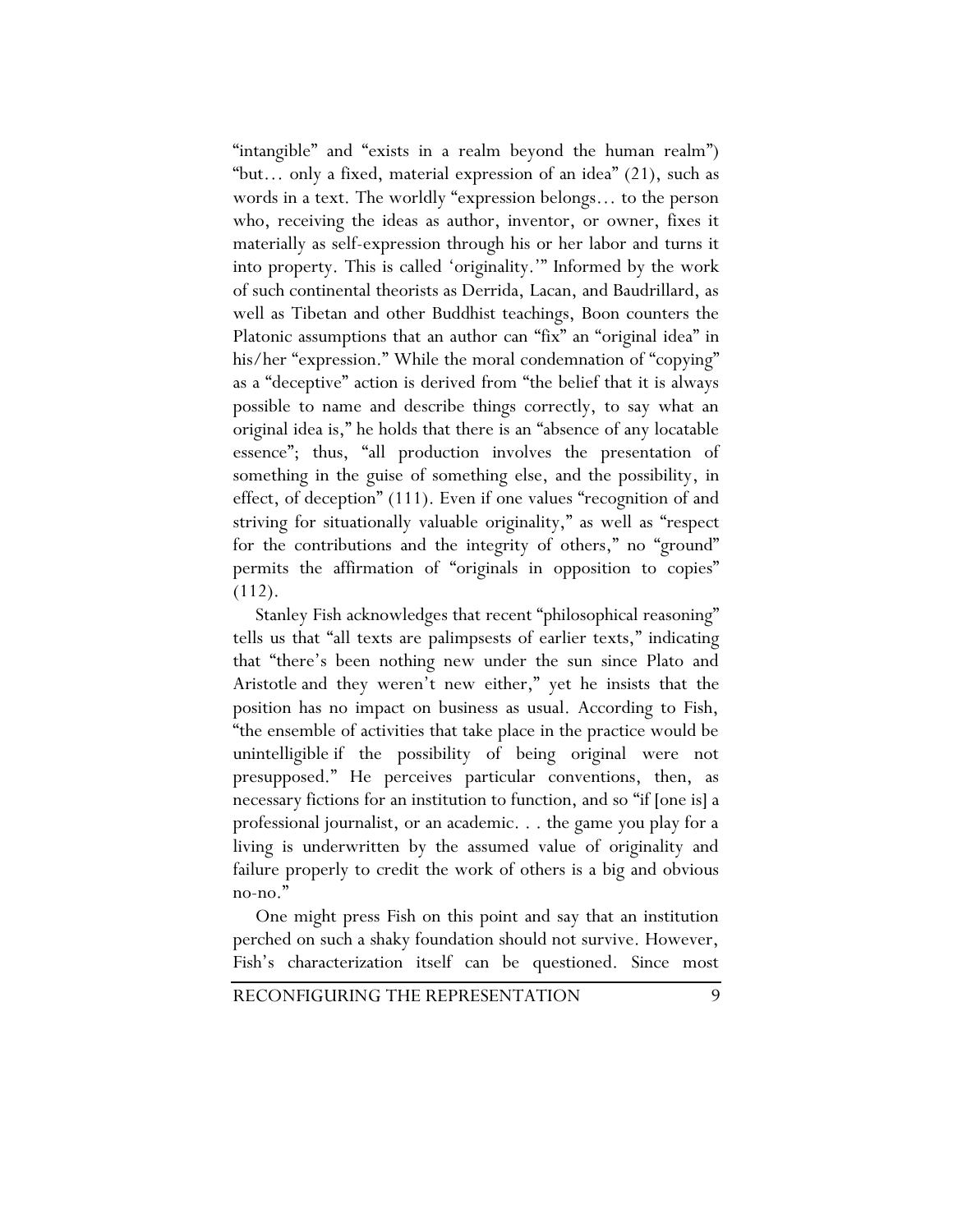academics are aware that all textual production is subject to extensive influence, especially in research writing, as any set of endnotes/parenthetical citations or Works Cited will testify, they may not demand "originality" from themselves and other scholars, much less undergraduates writing research papers in an introductory or second-level composition course. Perhaps they expect themselves and other professionals to produce an analytic synthesis, critique, or combination of synthesis and critique of strands of diverse pre-texts that does not thoroughly resemble those of other writers. What *would be* "unintelligible" for the activity of research-based academic analytic writing is the claim that no text can be judged as possessing what I think Boon means by "situationally valuable originality," because there would be no compelling reason for scholars to produce new texts.

Since the noun "originality" "always already" suggests an absolute, and since notions of "value" have frequently been framed in an absolutist way, Boon's adverb "situationally" softens the other terms in the phrase and introduces the possibility of contingency or provisional, context-specific judgment. The beginning of Rebecca Moore Howard's "proposed policy on plagiarism," a document crafted with full attention to her context as a writing program administrator and thus retaining the problematic word "plagiarism," offers another way of demystifying "originality" and yet calling for quotation and attribution: "It is perhaps never the case that a writer composes 'original' material, free of any influence. It might be more accurate to think of creativity, of fresh combinations made from existing sources, or fresh implications for existing materials" ("Plagiarisms, Authorships, and the Academic Death Penalty" 798). Next, Howard notes that since "we all work from sources, even when we are being creative," "most academic writing" requires our acknowledgment of those sources.

While Boon and Howard's approaches are apt, I believe that it might be more helpful to follow Tan Lin (to some extent!) and eliminate the use of the problematic term "originality" as a marker of positive value. Instead, an essay or book can be judged to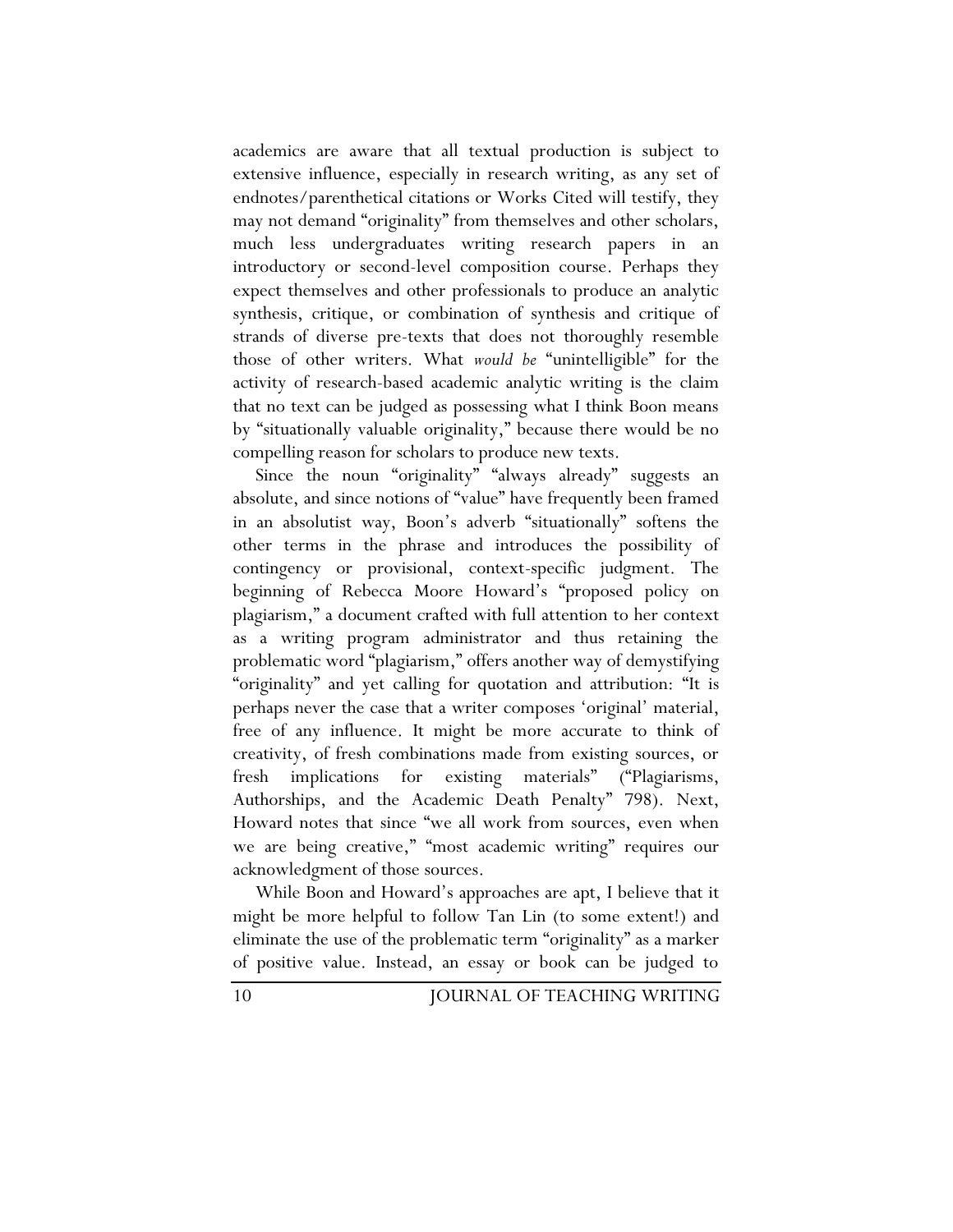achieve *relative differentiation* from others in the specificity of its main or supporting idea(s) and in the interpretation of evidence. To "credit the work of others," as Fish says, is fundamental to the enterprise of academia, but one is crediting such differentiation and not "originality." Let us take the hypothetical examples of a Milton scholar, the first to use a Lacanian approach to the figure of Satan in *Paradise Lost*, who demonstrates that Satan is caught in the snares of the symbolic order and cannot activate his desire through signifiers or action, and a Postcolonial critic who, having marshaled evidence about Milton's thinking about nascent British colonialism, articulates the cooptation of Satan's rebellion against the deity by forces analogous to those operative in colonial power relations. Neither critic has invented a new theoretical lens, nor have they applied the Lacanian and Postcolonial methods respectively for the first time to British literature. Further, a third party—one invested in neither of their approaches—might find the trajectory and results of their analyses to be extremely similar. And so it does not make sense to speak of their "originality," yet they have achieved relative differentiation from one another and from others who have published criticism on *Paradise Lost*. On the other hand, a scholar who follows them a few years later by combining the Lacanian and Postcolonial strategies probably manifests a lesser degree of differentiation from these precursor critical texts—*unless*, in the dynamics of combination or in the particulars of reading, a substantially distinct thesis emerges.

Returning briefly to Blum's binary opposition between the "authentic" and "performance" "selves," let us examine a 2011 text in defense of demanding research papers by Pamela Ban, then a Harvard senior whose high school research paper had earned a place in *The Concord Review*. Saying that "the Internet makes it easy to treat the research paper as a Google exercise," she argues that such an assignment "done correctly goes beyond the mere conglomeration of facts…and instead asks us to examine current literature and argue a thesis that is not directly from conventional wisdom." While "an essay is achievable with much caffeine and an all-nighter," "the longer research paper" demands "more time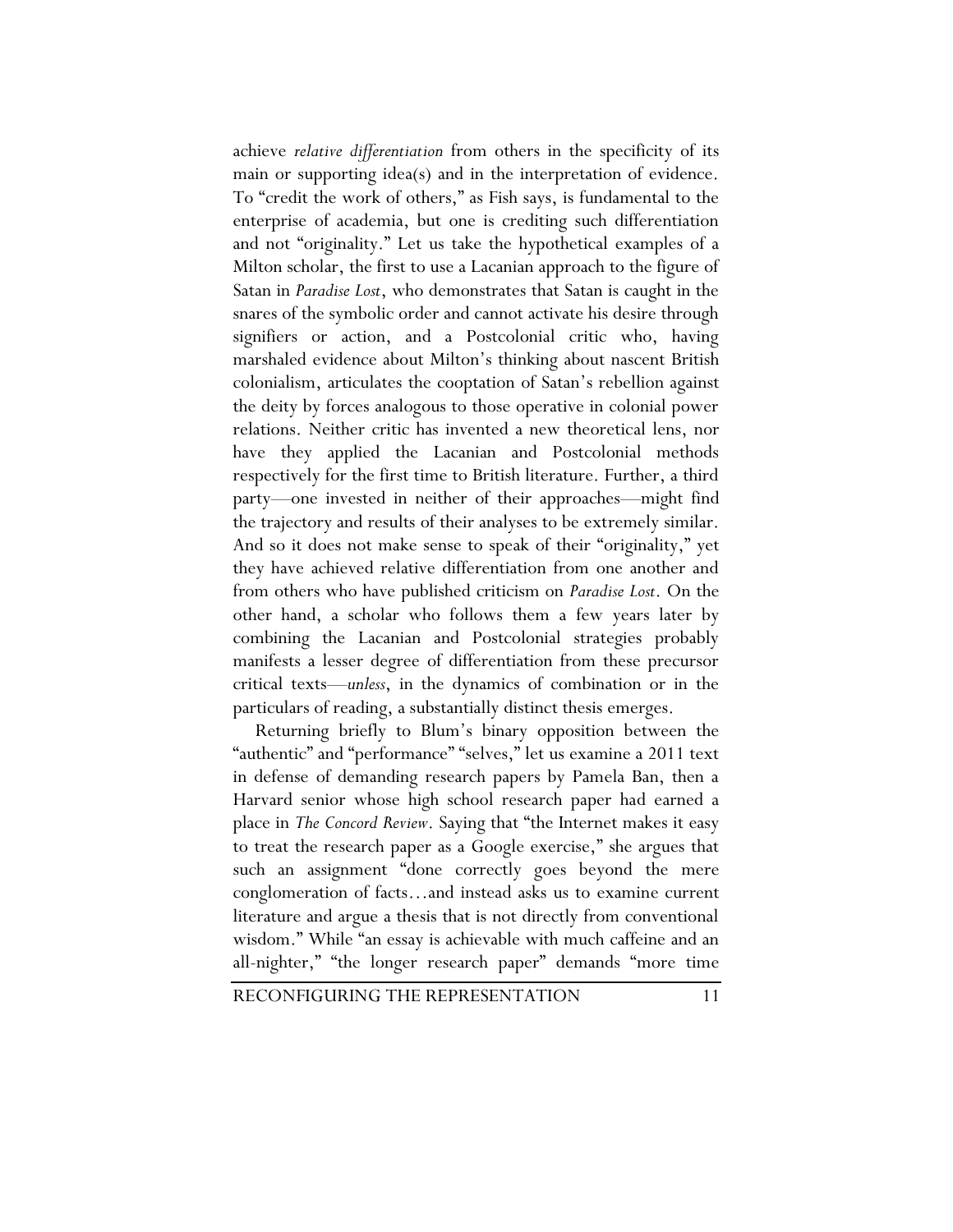understanding sources, forming an original question and proving a thesis." Ban calls

learning how to take what is already known and enhance it in a unique way… an unparalleled learning experience…. Struggling to come up with an interesting, original idea that gives a new spin on what is already known is a worthwhile challenge that has taught me to scrutinize current knowledge more critically, think more originally and write more effectively.

She considers "these skills" as helpful training for "the workplace," and she insists that the process should be approached "as it was intended to be approached–formulating a research question and proving an original thesis…."

One can leap on Ban's quadruple use of the concept of "originality" and the idea of "uniqueness" and claim that it is reflective of the "authentic self" mentality, but I surmise that she is placing "originality"/uniqueness in direct opposition to "the mere conglomeration of facts" and "not directly from conventional wisdom." (And if she had studied poststructuralist theory at Harvard, she probably would have put the terms under erasure.) Note, further, her concept of the "enhancement" of "what is already known." Thus, "an original question" indicates a query that is neither obvious nor easily answerable through an array of commonplace facts and inferences, while an "original answer" (or "thesis") is "a new spin" on known material, which is similar to Howard's "fresh combinations made from existing sources, or fresh implications for existing materials" and my "relative differentiation." Pamela Ban's seriousness of purpose and her rejection of "appearance" and valorization of academic substance places her in the "authentic" camp, but her interest in "collaboration" with her sources to advance understanding, which includes an "incorporation" that has nothing to do with plagiarism also places her in the "performance" camp. In other words, in the case of this student whom most professors would judge to have an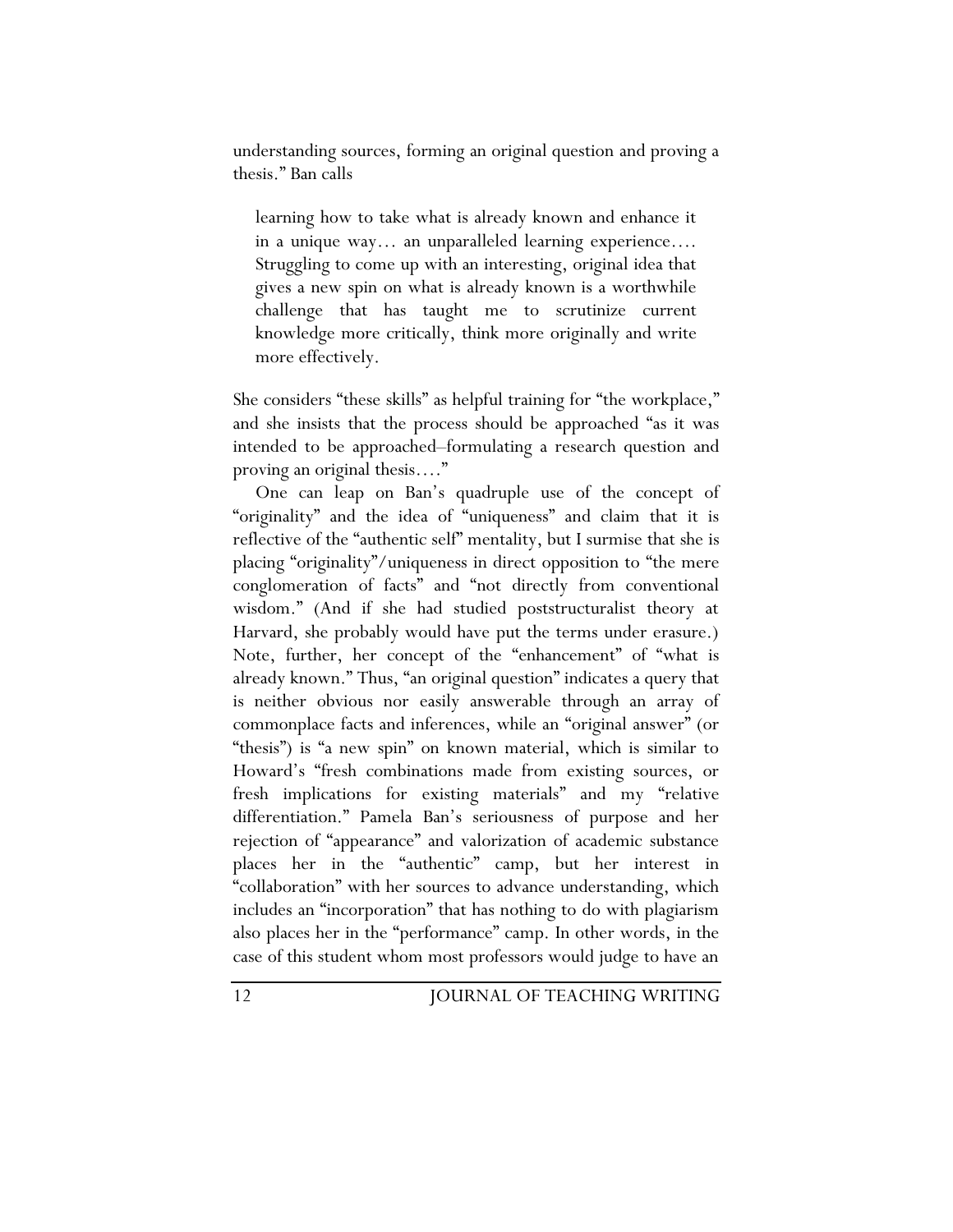efficacious attitude about academic research, Blum's frequently useful binary opposition is an obstacle to understanding.

Several other reasons that students might find justification for plagiarism or gravitate toward the misuse of sources need to be explored. As Chris M. Anson demonstrates in the provocatively titled article, "Fraudulent Practices: Academic Misrepresentations of Plagiarism in the Name of Good Pedagogy," students—not only those who surf the net extensively to look for products and services but those who have business experience—can observe that numerous documents on company websites create "word-forword replicas" (30) and part paraphrase/part unquoted phrases and sentences "of… information" from other companies' web documents. For example, Anson counts fifteen sites as using particular wording about "wind chill information" (31). He uses insurance agencies as an example of disseminators of "'publicinterest' information" often derived from government websites, and he also shows how "non-attribution and patchwriting also abound in the world of direct business competition" (32). Since, "in… countless… examples found at hundreds of Internet sites, text is freely copied or pasted without attribution, or with varying degrees of attribution," he considers "it… impossible to determine the source of the progenitor text," and "in some cases, multiple possible progenitor texts are spliced together...."

Anson proposes various answers to the question of why such plagiarism is tolerated. In certain cases where two companies have a working relationship, such actions "exist in a domain of 'cooperative competition,' a tacit understanding between the creator and usurper of a text that both are cooperating in a mutual desire for profit," and in others, "non-attribution" allows the business to "[gain] the confidence of the consumer" through the use of communication that seems personal "but [risks] nothing by replicating" another business's phrases and sentences (34). Anson is almost gleeful in pointing out that "members of higher education institutions routinely produce documents"—including "course syllabi," "mission statements, learning outcomes, and strategic plans"—"that are willingly shared, adopted without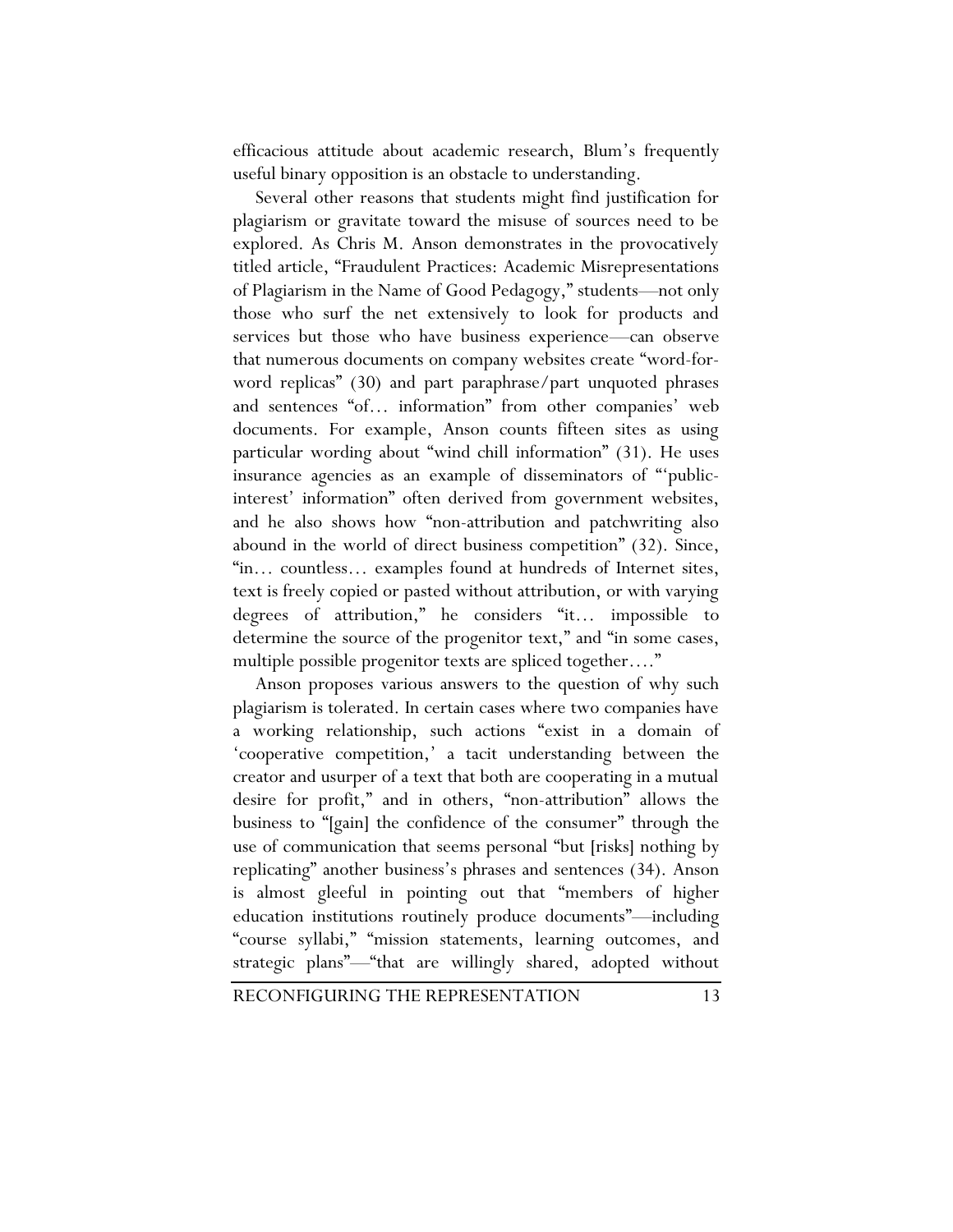attribution, or repurposed" (35), because the writers do not need individual credit for institutional or field-wide advancement. Also, not only do institutions striving to disseminate information for the public good such as "AIDS-awareness pamphlets" as widely as possible not care about attribution (36), but the U.S. "Army… relies on a kind of internal plagiarism as part of its credo of efficiency"; "texts written and circulated in the Army" are regarded "as 'tools' or 'products' that are oriented toward pragmatic goals…" (37). Discussion of plagiarism in the writing classroom would be complicated but perhaps enriched by the different contexts in which quotation and attribution of appropriated material are and are not performed.

In its list of "conditions and practices" that "may result in texts that falsely appear to represent" intended "plagiarism," the aforementioned Council of Writing Program Administrators' "Defining and Avoiding Plagiarism… Statement on Best Practices" includes the sentence: "Students from other cultures may not be familiar with the conventions governing attribution and plagiarism in American colleges and universities." International students and recent immigrants pursuing higher education in the U.S., as well as at educational institutions in other English-speaking countries, generally just as adept at navigation through the universe of Web 2.0 as native speakers, may or may not fit the characteristics of Blum's "performance self" or be attuned to the "plagiaristic" tendencies outside academia that Anson discusses. Speculation about their beliefs about, attitudes toward and practices involving attribution and plagiarism has been the subject of numerous studies. Although a considerable number of foreign students have already achieved a high level of education in their home countries before emigrating and may have excellent competence in English, Niall Hayes and Lucas D. Introna make the otherwise plausible generalization that "overseas students find themselves in an educational system that expects of them things they are not prepared for, and in a language they are not competent in" and the implication that such a "feeling of powerlessness" leads many of them to plagiarize (229). To indicate the numerous pedagogical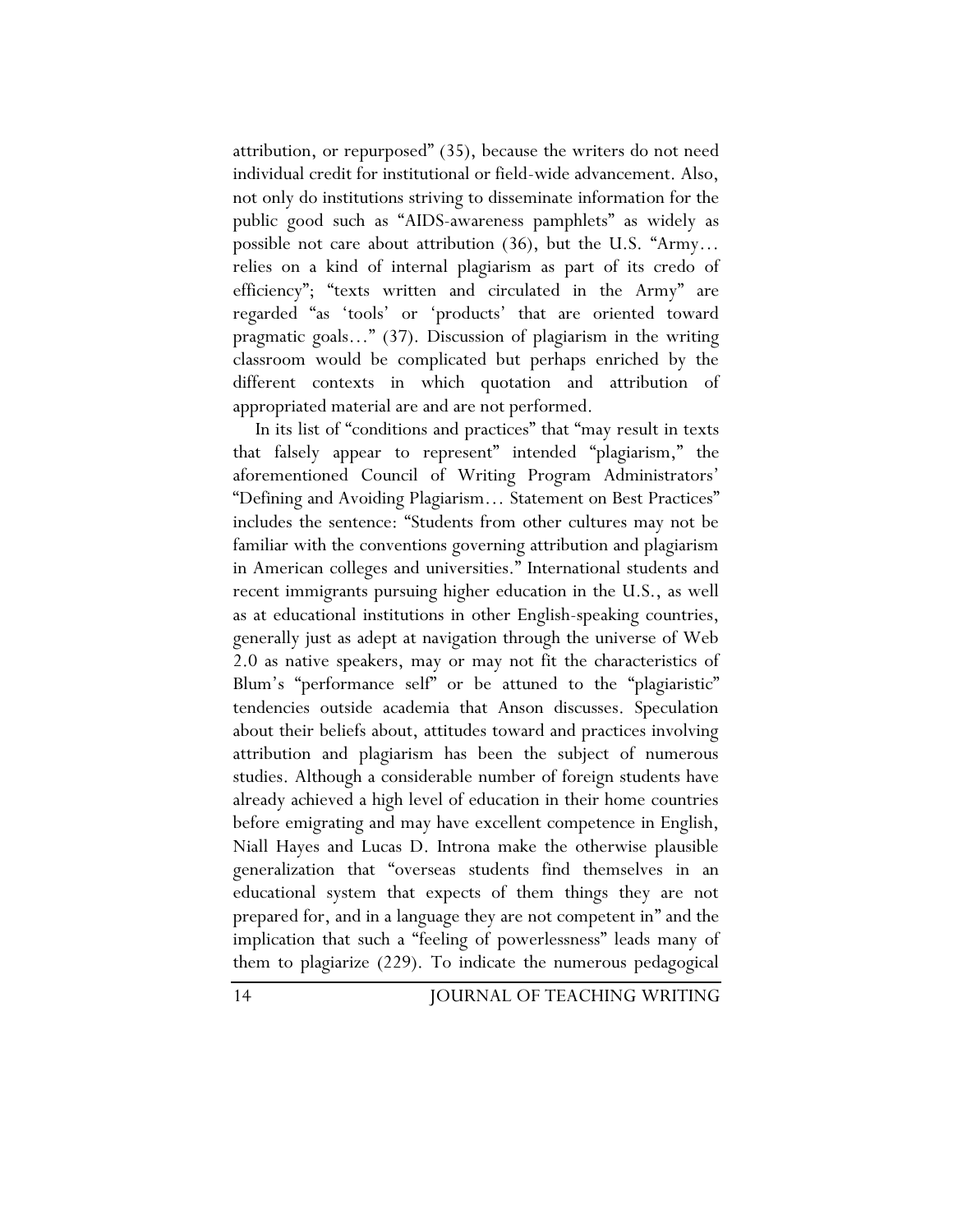strategies needed to reduce this sense of alienation and replace it with feelings of agency and possibility is beyond the scope of this essay, but it is fair to say that rigid, overly general plagiarism documents with harsh punitive language will not work any better on most of these students than they would on exemplars of the "performance self."

Explanations of specific cultural differences are central to many studies—frequently authored by college ESL faculty—of plagiarism among international students, and they are often vigorously contested. Ling Shi found in her survey that secondlanguage "writers" of English "from China, Japan and Korea perceived plagiarism as both linguistic and cultural hurdles whereas those from Germany perceived plagiarism primarily as a linguistic challenge" (275). In an analysis of Japanese students' attitudes, L.M. Dryden conducted a survey that revealed that most students find plagiarism morally improper, while professors downplay its importance. Dryden discounts the predominant student response by suggesting that "the students were simply writing what they thought they were somehow 'expected' to say" (76). Greg Wheeler counters: "Assuming the survey was conducted anonymously…, why would the majority of students provide a response they did not actually believe?" and "if plagiarism is not considered a major concern" among faculty in Japan, "why would they believe they were expected to condemn the practice?" (26). On the whole, Dryden argues that "plagiarism does not make much sense to the Japanese as a moral issue" because "centuries-old currents of Japanese education" have taught them that "it is proper to mistrust or discount one's own opinions," whereas "it is good and virtuous to study, memorize, and imitate proper models" and "to defer one's own judgments to the consensus of the group…" (83). "Western conventions of critical reading, argumentation, and citing sources," Dryden claims, "have little place in Japanese universities, where courses called 'composition'" predominantly involve "translating… Japanese texts into English," while "English 'reading' courses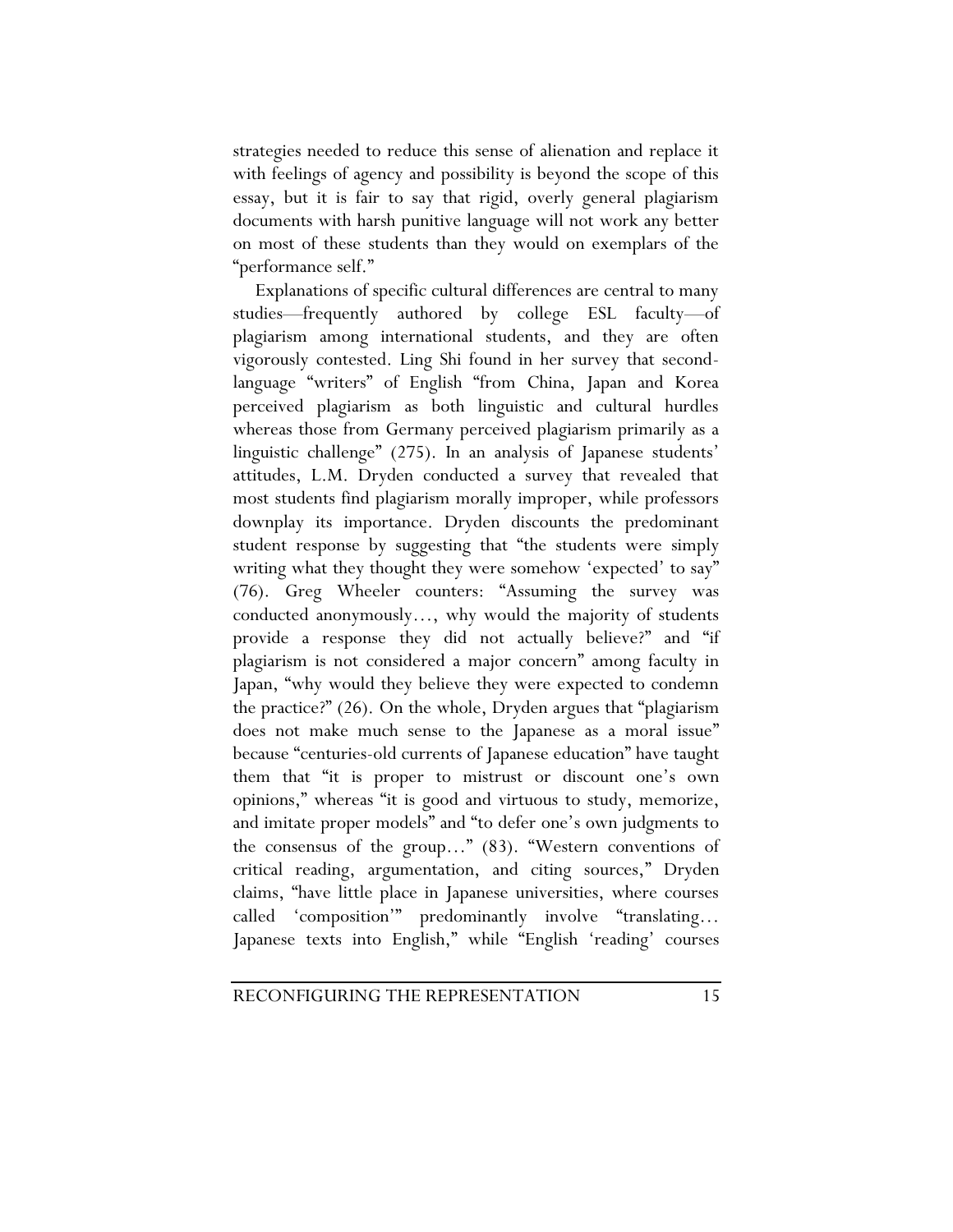sometimes amount to mere translation… from English into Japanese" (76).

One important aspect of the "praise" in the title of Marcus Boon's book, *In Praise of Copying*, is for "someone who copies out of love, out of a desire to share or a desire for knowledge, out of fascination with the magics of production and form" (139). Copying can be a stage in the development of intellectual skills, as Rebecca Moore Howard's analysis of "patchwriting," defined as "copying from a source text and then deleting some words, altering grammatical structures, or plugging in one synonym for another" (*Standing in the Shadow of Giants* xvii), reveals. Howard has persistently campaigned for this "primary means of understanding difficult texts, of expanding one's lexical, stylistic, and conceptual repertoires, of finding and trying out new voices in which to speak" (xviii) to be "decriminalized"—that is, detached from the category of punishable plagiarism. (See also "Plagiarisms, Authorships, and the Academic Penalty," 799-800, as well as "The New Abolitionism Comes to Plagiarism," 93-94.)

Should the use of imitation and translation as a pedagogical strategy serve as proof that faculty support the users' belief that they *own* the texts in question and need not cite? I do not think so. Further, "mistrust" of "one's own opinions" can signify skepticism about one's own tendencies to generalize—not a refusal to think critically, as Dryden implies. Nor does one who tends to defer to group consensus necessarily claim to stand as the origin of ideas or language developed by others. Wheeler argues that Hokkaido University's speedy suspension and dismissal of a professor whose plagiarism was discovered "suggests a belief" in Japan "that plagiarism is considered unacceptable and grounds for severe punishment" (26). On the basis of his own educational experience, up to the undergraduate degree, in China, Dilin Liu disputes "the claim," stemming (he says) from students themselves, "that copying others' writing as one's own is allowed, taught and/or encouraged in China"; he states that the reverse is true. In fact, Chinese terms for plagiarism are directly associated with notions of robbery and theft, and "the concept of plagiarism has existed in

16 JOURNAL OF TEACHING WRITING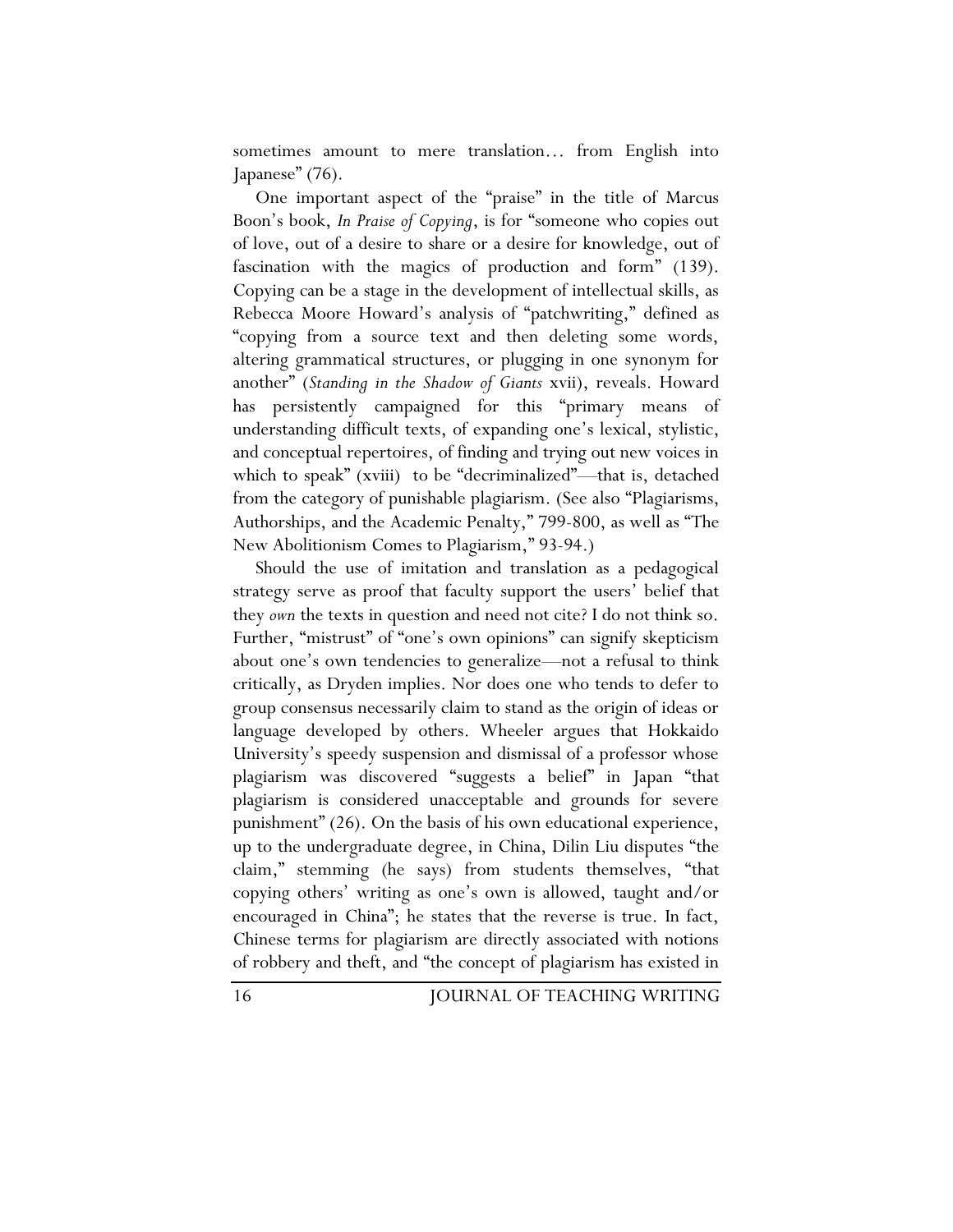China for more than a thousand years" (235). According to Liu, those who plagiarize in China, capitalizing on "the lack of clear laws for punishing plagiarism as well as the ineffective enforcement of existing laws," are engaged in a practice that "is chastised almost daily" in "China's media" (236). Phan Le Ha maintains "that plagiarism is never allowed or made legitimate by Vietnamese culture or education" and that, "although memorizing model essays or famous ideas is common in Vietnam, this is not at all for plagiarism purposes" (76). In China, Liu asserts, memorization is designed "to help the learner appreciate and become familiar with effective rhetorical styles and useful writing techniques" (237) for future use in her/his own writing, not as an invitation to copy the models exactly.

I have cited a small fraction of articles that support or critique the notion of differing cultural perspectives on plagiarism, but a lack of consensus seems evident. However, since Liu is probably accurate in saying that many second-language learners, regardless of their reasons for doing so, articulate the view that "copying" is permissible in their countries of origin, faculty can at least concisely represent the differing perceptions as a component of the overall contextualization of attribution, plagiarism, and misuse of sources in documents and classroom instruction. What the different sides tend to agree on is that, since methods of attribution often differ markedly from culture to culture, professors should enable international students to have a thorough opportunity to consider those differences and enough time to learn the U.S. academy's citational practices.

One last obstacle to the teaching of proper documentation should be mentioned. The application of the concept of "common knowledge" may be routine for someone who is thoroughly familiar with a specific academic discourse, but in general, it is too fraught with complex nuances to be handled in a few paragraphs or pages. Miguel Roig, a psychologist who has written extensively on plagiarism and self-plagiarism, states that "the question of whether the information we write about constitutes common knowledge is not easily answerable and it depends on several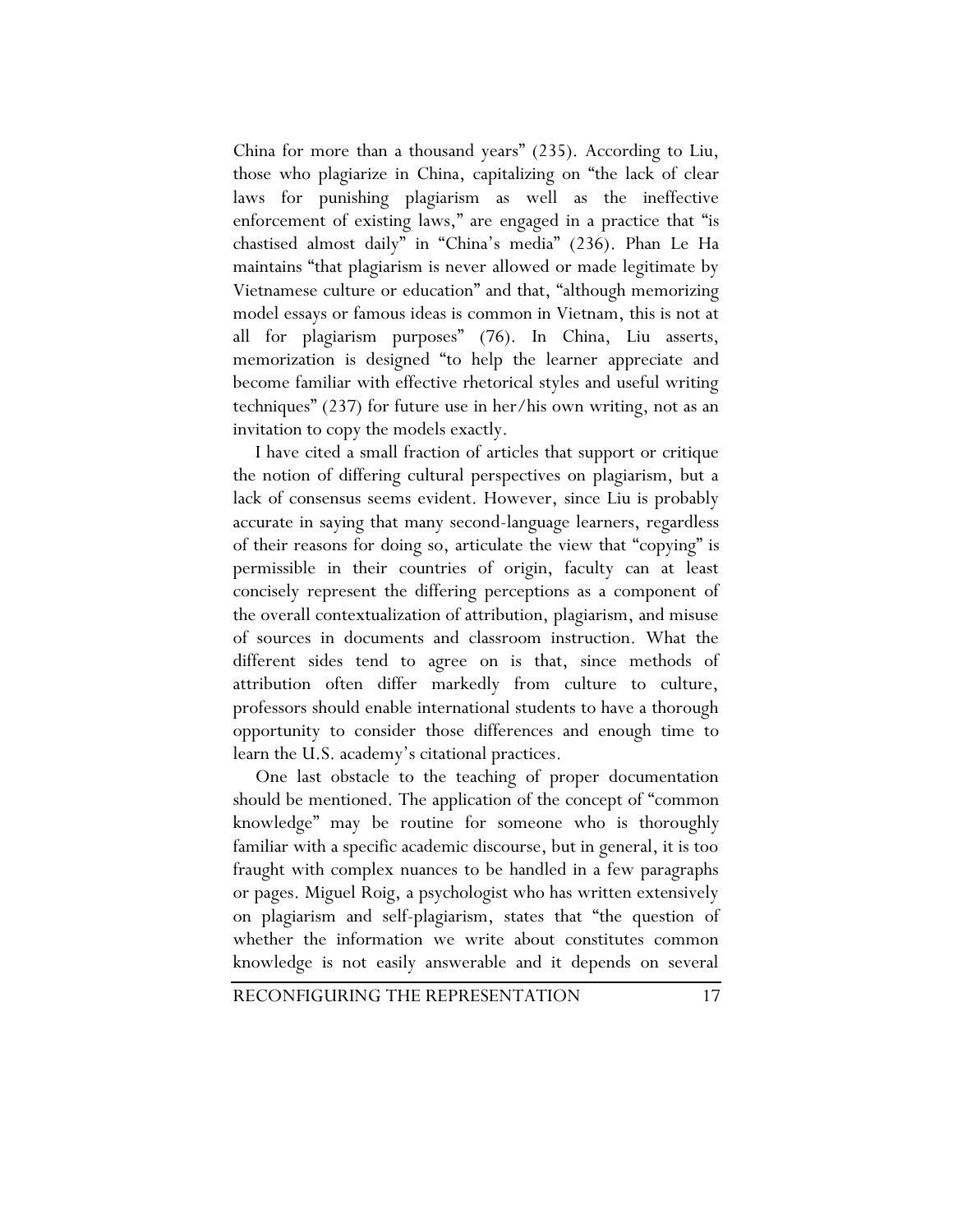factors, such as who the author is, who the readers are, and the expectations of each of these groups" (15). Roig holds that writers should "provide a citation" whenever they are unsure about whether something falls under the category of common knowledge.

How, then, can one get most students to avoid plagiarism and to care about avoiding the "careless" misuse of sources? Blum suggests that comparison of "student quotation and intertextual practices with academic citation practices" could lead to a situation in which learners accept that "when the norms of one domain are applied to another, it demonstrates disrespect and may be punished severely," even if everyone in the conversation admits the relative arbitrariness of the rules (178). Guided by what is already embedded in syllabi and other official documents that refer to citation and plagiarism, this comparison can take place in the classroom and office hours. Here is a group of paragraphs that I intend to utilize, with slight modifications to fit my institutional context, in the section on plagiarism in my composition syllabi next year:

There are different rules or conventions for using other people's words and ideas when you are writing, depending on the situation in which the writing is done. For example, on Facebook or other social networking spaces, some people take words said or written by someone else without using quotation marks and without identifying the writer or speaker. Not everyone who uses Facebook thinks that this is right, but it is allowed. Also, on the internet, different sites—for example, companies marketing particular products, government agencies presenting useful information to the public, and even some educational institutions that circulate documents about programs, courses, and policies—often take words formulated by someone else and do not use quotation marks or credit the author. In these cases, the people and organizations involved are cooperating to pursue a common goal, do not want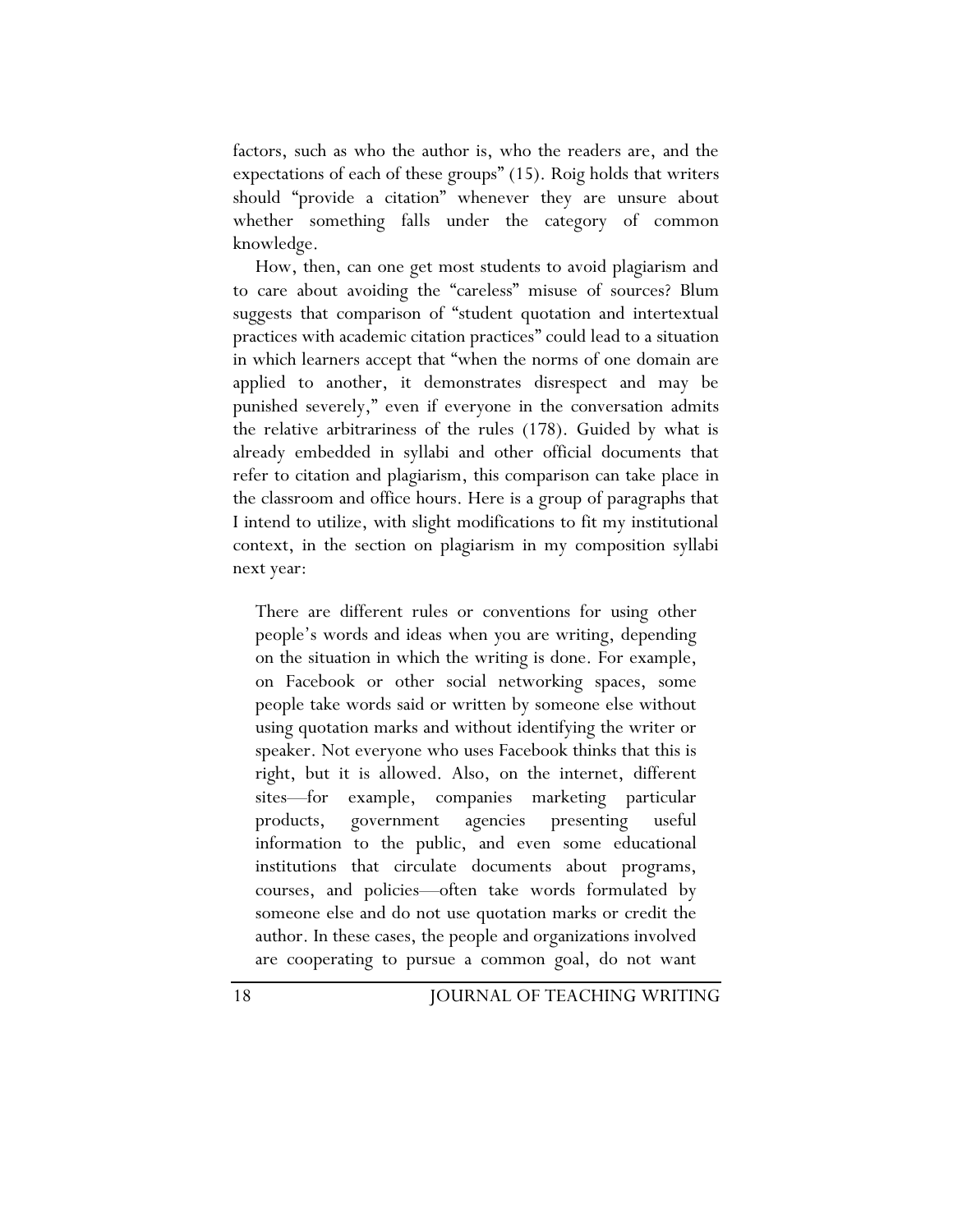credit for their words or ideas, and are often trying to save time and energy to spread a message to as many people as possible.

According to the conventions of United States colleges and universities, taking words and specific ideas of someone else from the internet (including Facebook, text messages, or any site) and representing them as your own is called plagiarism (when it is intentional) and misuse of sources (when it is done accidentally). Plagiarism and misuse of sources are not acceptable. Instead, you are supposed to use quotation marks or block quotation and to use the methods that your professor will teach you in order to cite (identify) the author(s) and other aspects of the reference, or, if you are not using someone else's exact words but paraphrasing them, you must identify the source. Some students who have been educated in other countries may not have learned about plagiarism and the documentation of sources in the same way that it is taught in the U.S., so if this is the case, your professor will be ready to help you understand how college students in this country are supposed to avoid plagiarism and misuse of sources.

The reason that U.S. colleges and universities do not allow plagiarism is that individual and collaborative authors are given credit for presenting a statement of ideas or a group of ideas or experimental data (in research papers, articles, and books) that is different in some way from the findings of other people in the area of study. Even if the findings are only slightly different from those of others, this can be considered a contribution to the field, because many people do research, and it is very hard to develop ideas and statements of ideas that are extremely different. The credit for a contribution can involve anything from the fulfillment of requirements for a degree, a job, continued employment, professional honors, or money. Therefore, if someone who has not written the text takes the credit, then s/he receives credit unfairly, and the actual writer does not receive what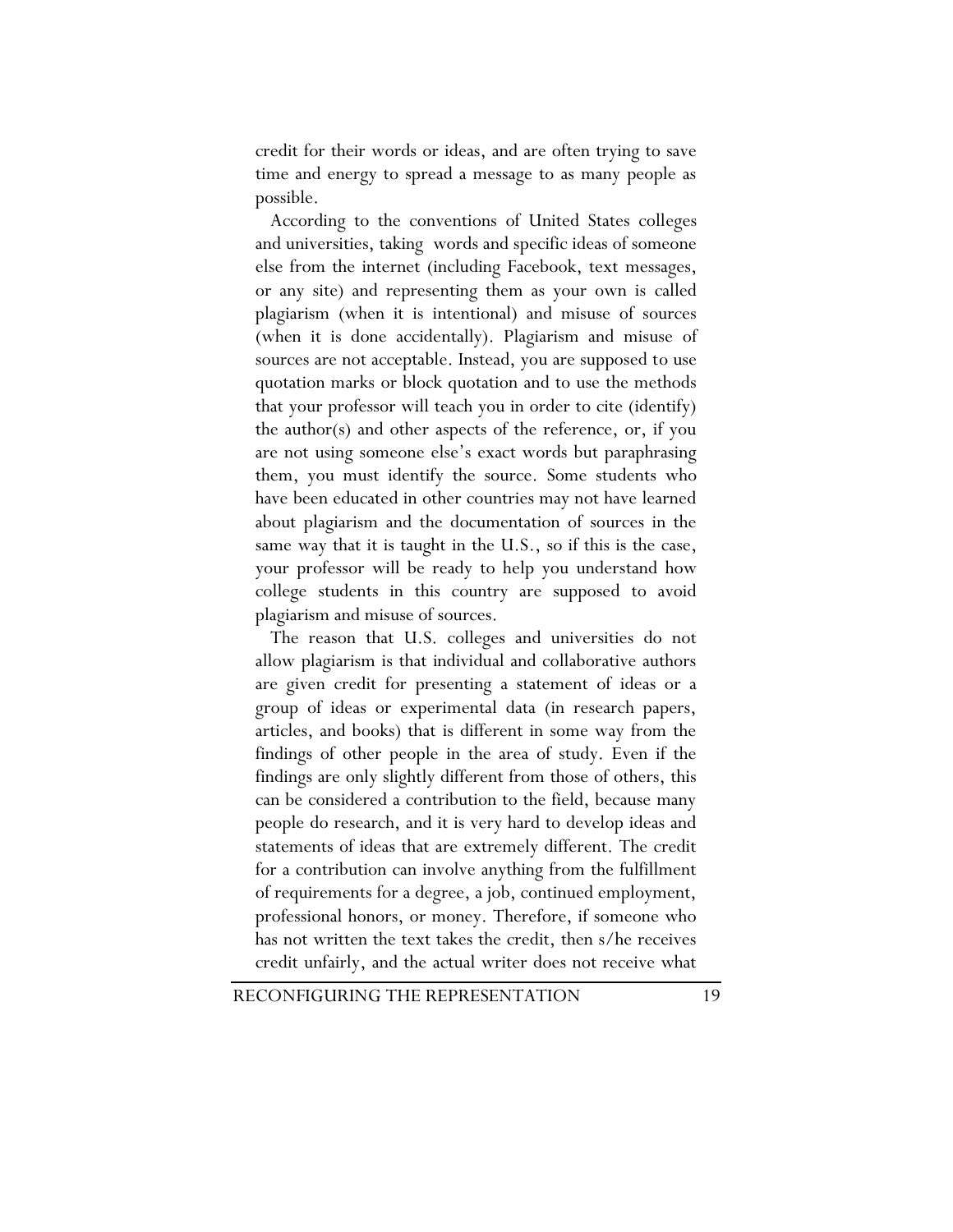s/he has earned through her/his own research and thinking. Credit is not the same thing as ownership. You may believe that ideas and words should be shared and not "owned" by a single person. While credit is a reward for the development of concepts in language, this contribution can be made public and thus shared with and put to use by other people in the field. Finally, there are pieces of information that are considered "common knowledge" and do not need to be documented. For example, in doing historical research, you do not need to cite a source when indicating the birth date or death date of a nation's ruler or leader. In various areas of study, however, there may be differences in the kind of information that fits in this category. Therefore, if you are in doubt about whether an item is "common knowledge," you should either document it to be on the safe side, or you should discuss the matter with your professor.

Repeated discussion of the paragraphs above during class time may fail to sway the behavior of "pragmatists" who view college solely as career-accreditation and who plagiarize to save maximum time and effort and perhaps to resist engagement with material deemed irrelevant to that career. But even such "pragmatists," against their own "better" judgment, might be lured into thinking about differences in discursive realms, and this process may steer them in the direction of adequate research and honest documentation. As for those with "poor time-managements skills" who tend to "plan poorly for the time and effort required for research-based writing, and believe they have no choice but to plagiarize" (Council of Writing Program Administrators), elaborate class discussion of the ideas in my statement might persuade some chronic procrastinators to start the assignment earlier and focus on skills needed to write a passing (or even an accomplished) paper.

Finding that their own perspective has been accorded sufficient respect in the syllabus, some "performance-self"-oriented students (who are not merely interested in avoiding academic labor) may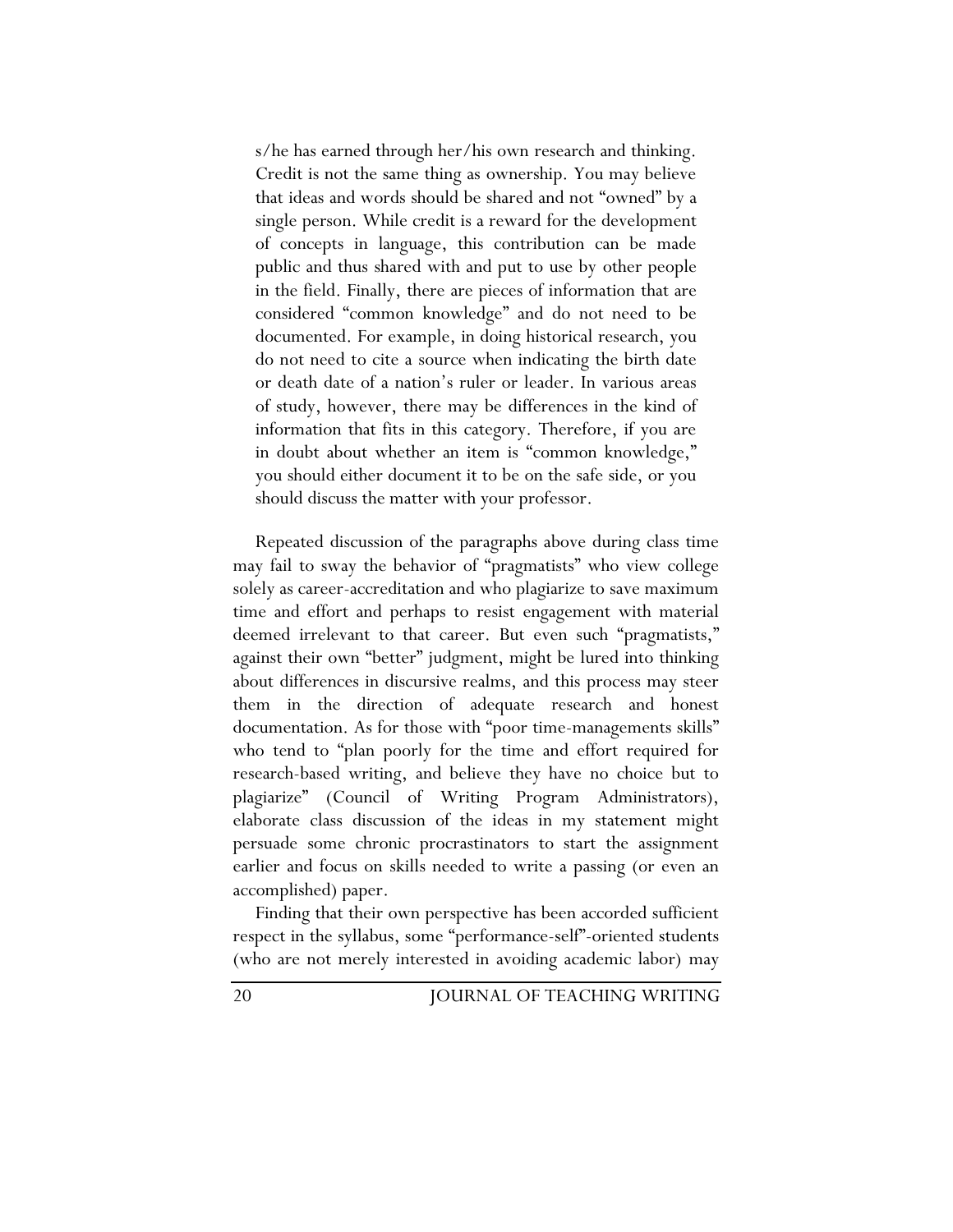themselves agree to respect distinctions between realms of discursive performance enough to abide by the strictures of academic documentation. A few may even experience a moderate change in belief that enables them to agree with academic documentation practices. If foreign students appreciate how their issues about past educational experiences are anticipated, they will probably be more careful to align their writing and research process with the professor's expectations, whereas various others who merely exploit misconception by pretending that the concept of plagiarism does not exist in their culture may be put on notice that such a ruse will not work to their advantage.

Old, tough rhetoric about plagiarism cannot neutralize the influence on students of innovative internet technology and practices and emergent patterns of attitude and belief about selfhood, performance, interdependence, intellectual property and credit, cultural similarities and differences, and dissemination of knowledge and cultural products. If faculty and administrators seriously discuss the feasibility of including the kind of information represented in my statement about plagiarism and misuse of sources above in departmental and even college- or universitywide documents, then students on the whole may pay stronger attention to such "official" statements.

## **WORKS CITED**

- Anson, Chris M. "*Fraudulent Practices*: Academic Misrepresentations of Plagiarism in the Name of Good Pedagogy." *Composition Studies*. 39.2 (2011): 29-43. Academic Search Complete. Web. 29 Dec. 2012.
- Ban, Pamela. "A Learning Experience." *Room for Debate. The New York Times Online.* 29 Aug. 2011. Web. 24 July 2012.
- Blum, Susan. *My Word! Plagiarism and College Culture*. Ithaca, NY: Cornell UP, 2009. Print.
- Boon, Marcus. *In Praise of Copying*. Cambridge: Harvard UP, 2013. Web. 28 Dec. 2012.
- Council of Writing Program Administrators. "Defining and Avoiding Plagiarism: the WPA Statement on Best Practices." *Council of Writing Program Administrators*. Jan. 2003. Web. 19 Aug. 2012.

RECONFIGURING THE REPRESENTATION 21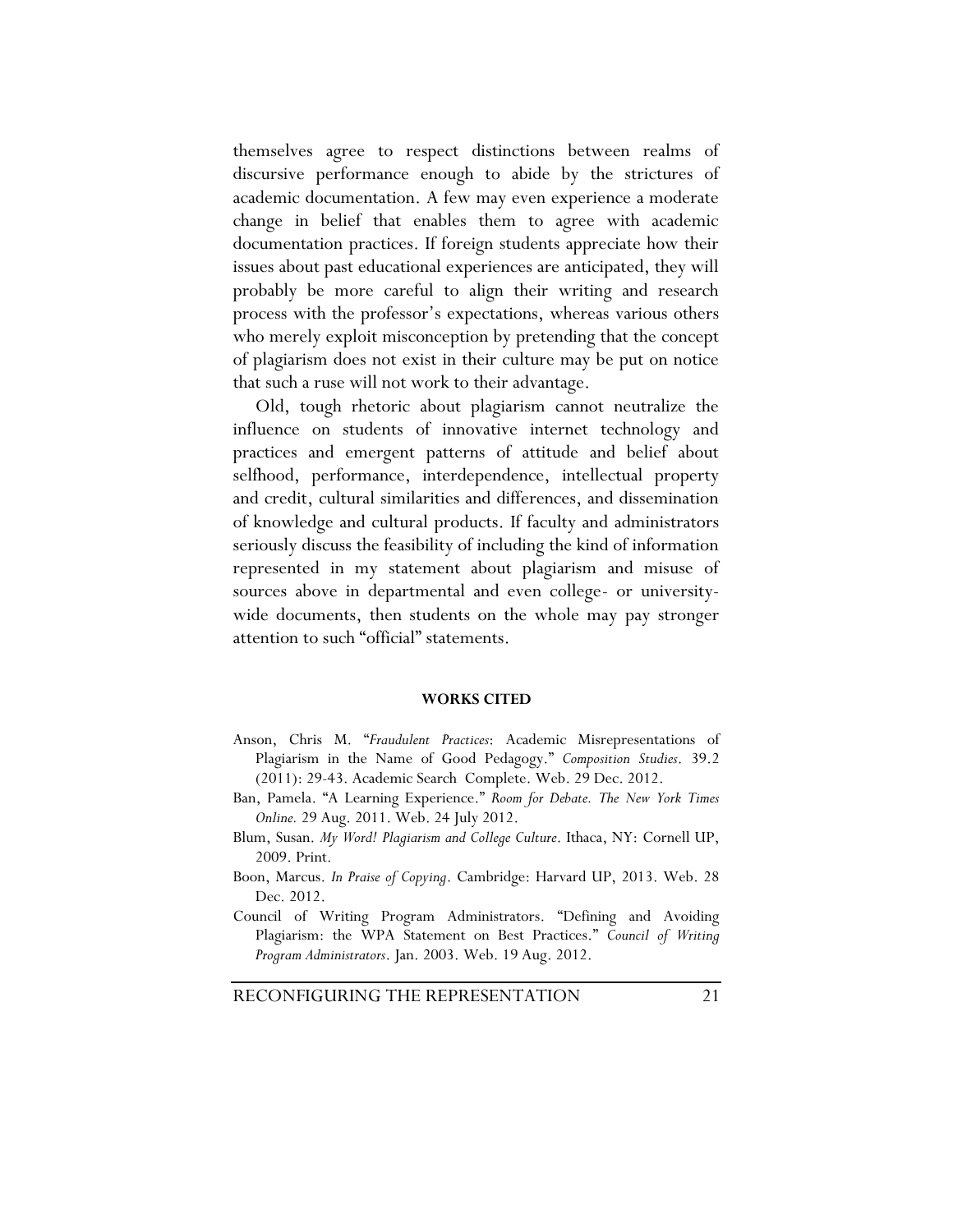- de Vise, Daniel. "Study: 8 top sites for potential plagiarism." *Post Local.*  Washington Post.com. 3 June 2011. Web. 27 Dec. 2012.
- Dryden, L.M. "A Distant Mirror or Through the Looking Glass?" *Perspectives on Plagiarism and Intellectual Property in a Postmodern World.* Ed. Lisa Buranen and Alice Myers Roy. Albany, NY: State U of New York P, 1999. 75-85. Print.
- Fink, Thomas. Tan Lin's *Plagiarism/Outsource. Otoliths* 14 (Aug. 2009). Web. 4 Sept. 2012.
- Fish, Stanley. "Plagiarism Is Not a Big Moral Deal." *Opinionator*. *New York Times Online.* 9 Aug. 2010. Web. 24 Aug. 2012.
- Goldsmith, Kenneth. "It's Not Plagiarism. In the Digital Age, It's 'Repurposing.'" *The Chronicle of Higher Education*. 11 Sept. 2011. Web. 18 Aug. 2012
- Ha, Phan Le. "Plagiarism and Overseas Students: Stereotypes Again?" *English Language Teacher's Journal* 60.1 (Jan. 2006): 76-8. Academic Search Complete. Web. 22 Dec. 2012.
- Hayes, Niall, and Lucas D. Introna. "Cultural Values, Plagiarism, and Fairness: When Plagiarism Gets in the Way of Learning." *Ethics and Behavior* 15.3 (July 2005): 213-231. Academic Search Complete. Web. 17 Dec. 2012.
- Howard, Rebecca Moore. "The New Abolitionism Comes to Plagiarism." Perspectives on Plagiarism and Intellectual Property in a Postmodern World. Ed. Lisa Buranen and Alice Myers Roy. Albany, NY: State U of New York P, 1999. 87-95. Print.

\_\_\_\_\_\_. "Plagiarisms, Authorships, and the Academic Death Penalty." *College English* 57.7 (Nov. 1995): 788-806. Academic Search Complete. Web. 14 Dec. 2012.

- \_\_\_\_\_\_. "Rebecca Moore Howard Responds" [to Elaine Whitaker's Comment]. *College English* 63.3 (Jan. 2001): 375-6. JSTOR. Web. 4 Jan. 2013.
- \_\_\_\_\_\_. *Standing in the Shadow of Giants: Plagiarists, Authors, Collaborators.* Stamford, CT: Ablex, 1999. Print.
- Leight, David. "Plagiarism as Metaphor." *Perspectives on Plagiarism and Intellectual Property in a Postmodern World.* Ed. Lisa Buranen and Alice Myers Roy. Albany, NY: State U of New York P, 1999. 221-230. Print.
- Lin, Tan. *Plagiarism/Outsource.* Canary Islands, Spain: Zasterle, 2008*.* Print.
- \_\_\_\_\_\_. "Plagiarism: A Response to Thomas Fink." *Otoliths* 14 (Aug. 2009). Web. 4 Sept. 2012.
- Liu, Dilin. "Plagiarism in ESOL Students: Is Cultural Conditioning Truly the Major Culprit?" *English Language Teacher's Journal* 59.3 (July 2005): 234- 40. Academic Search Complete. Web. 22 Dec. 2012.